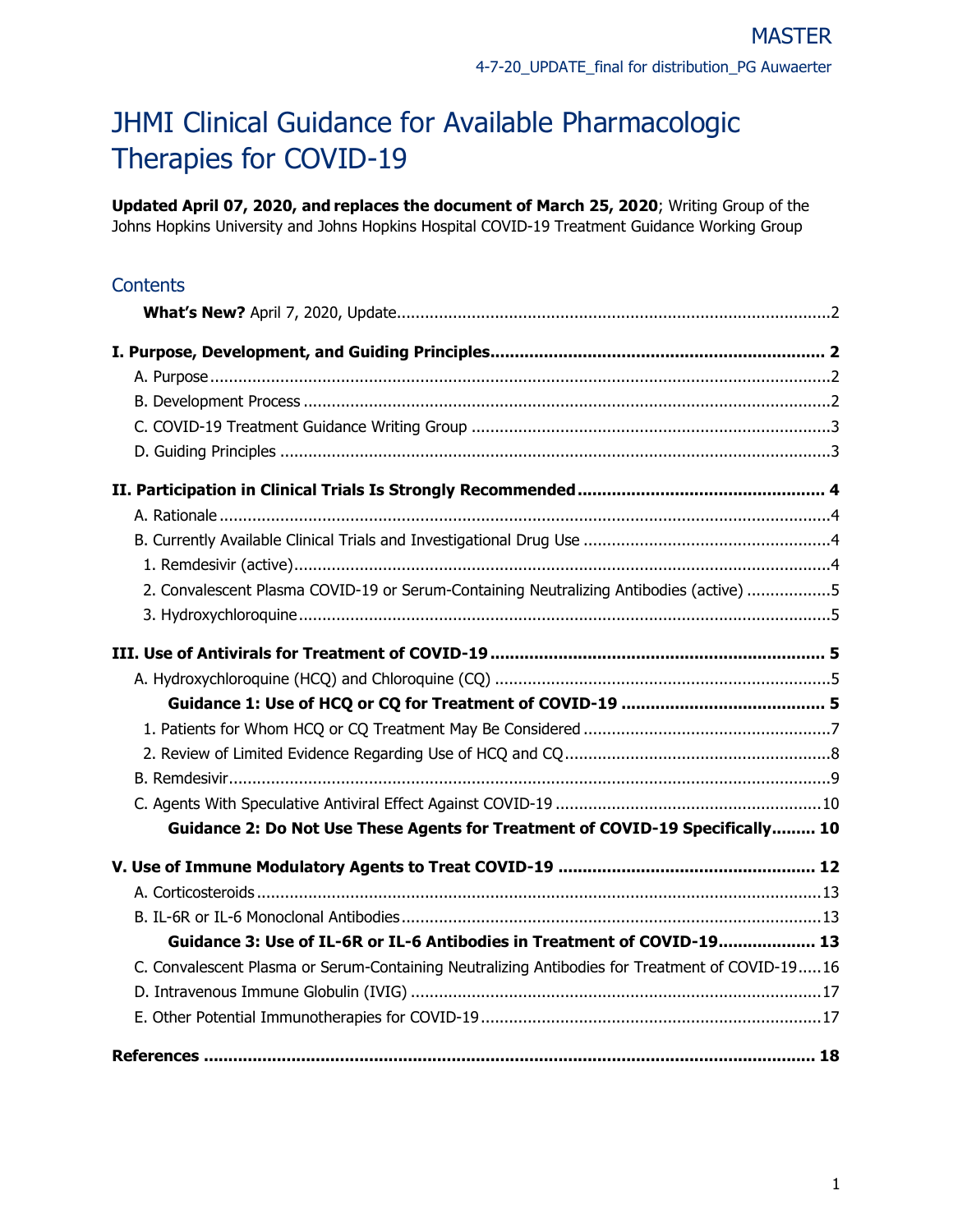## <span id="page-1-0"></span>**What's New?** April 7, 2020, Update

- **Criteria for patients with coronavirus disease 2019 (COVID-19) at high risk for poor outcomes have been updated as follows**:
	- Cardiovascular disease, excluding hypertension as the sole cardiovascular diagnosis [italicized text is new].
	- Laboratory finding: D-dimer level >1 µg/mL in patients with respiratory illness [italicized text is new].
- **Hydroxychloroquine (HCQ) and chloroquine phosphate (CQ):**
	- Added discussion of a new randomized clinical trial  $(RCT)^{1}$
	- Updated quidance language:
		- If a Johns Hopkins (JH) clinical trial exists regarding the use of HCQ or CQ, enrollment is strongly recommended rather than prescribing either drug.
		- Before prescribing HCQ (or CQ should CQ become available), clinicians should weigh the risks and theoretical benefits (based on low-quality evidence).
	- **CQ treatment duration:** Changed from 7 days to 5 days, with no loading dose.
	- **HCQ and CQ toxicities:** Hypoglycemia added as a risk.
- **Indomethacin:** Discussion of use added.
- Lopinavir/ritonavir (LPV/RTV): Added discussion of additional RCTs<sup>2,3</sup> with mixed findings on viral clearance and time drug was started in the disease course.
- <span id="page-1-1"></span>• **New section:** Use of Immune Modulatory Agents to Treat COVID-19.

# I. Purpose, Development, and Guiding Principles

## <span id="page-1-2"></span>A. Purpose

The purpose of this document is to provide pharmacologic treatment guidance for clinicians at Johns Hopkins Hospital (JHH) and the Johns Hopkins Health System who are managing the inpatient care of patients diagnosed with coronavirus disease 2019 (COVID-19). The guidance provided is based on current knowledge, experience, and expert opinion. The goal is to establish and promulgate a standard approach to **assessing possible pharmacologic treatment** of JHH inpatients diagnosed with COVID-19. This guidance is not intended to replace or supersede individualized clinical evaluation and management of patients according to clinicians' best judgment based on unique patient factors.

## <span id="page-1-3"></span>B. Development Process

Paul Auwaerter, MD, Clinical Director of Johns Hopkins Medicine Division of Infectious Diseases, convened a working group of Johns Hopkins clinical experts in infectious diseases, pulmonary and critical care medicine, clinical pharmacology, and pharmacy to review and weigh the available evidence regarding treatment of COVID-19.

From the larger working group, a smaller writing group was convened to develop guidance. The group meets regularly by conference call (beginning March 19, 2020), to define the evolving scope of the guidance, review evidence as it becomes available, review draft documents, and ensure consensus.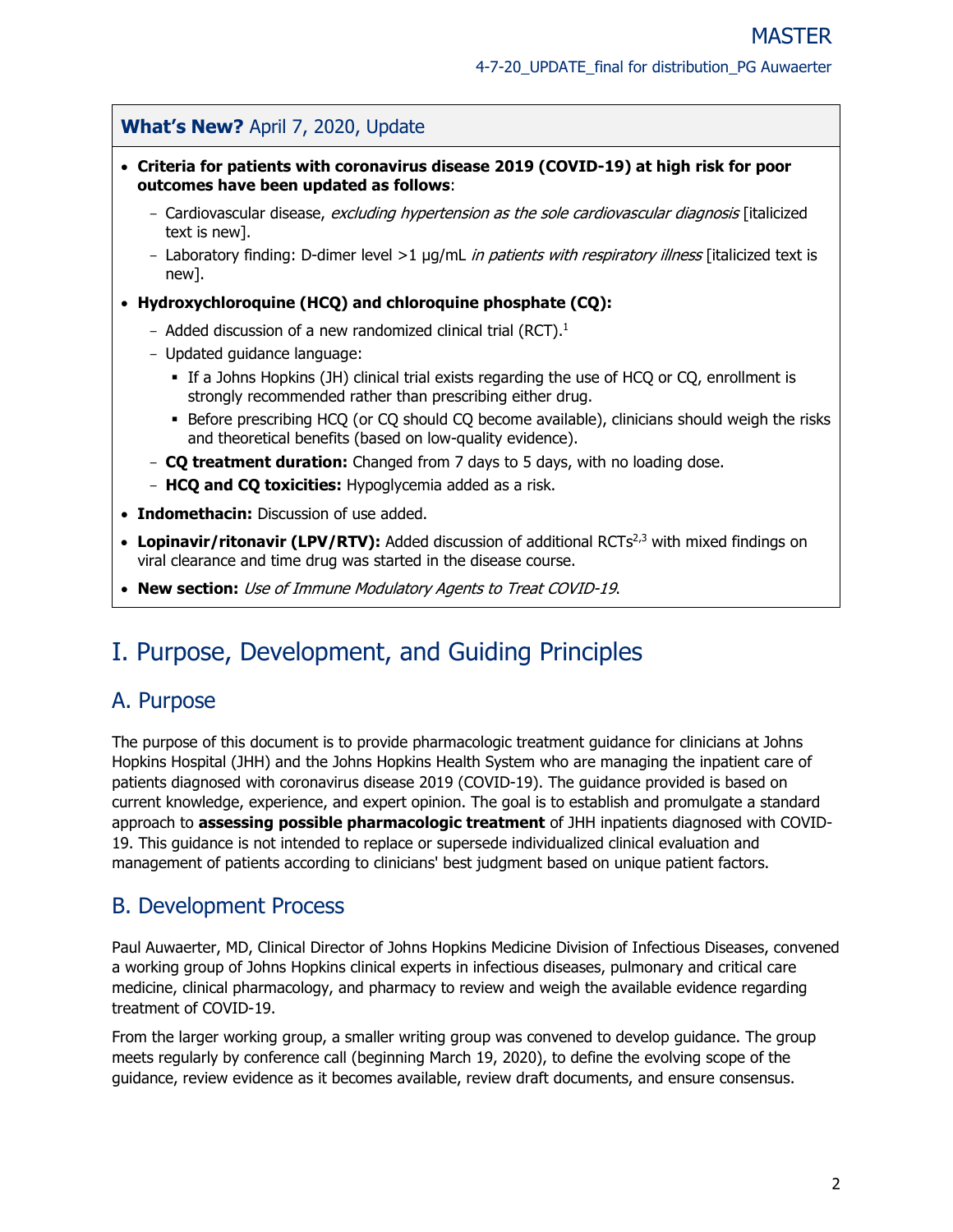**Ongoing updates:** New information and experience are reviewed daily, and quidance will be updated as needed. The Johns Hopkins Health System community should feel free to provide comments to: [C19workgroup@jhu.edu.](mailto:C19workgroup@jhu.edu)

# <span id="page-2-0"></span>C. COVID-19 Treatment Guidance Writing Group

- **Chair:** Paul G. Auwaerter, MBA, MD, Clinical Director, Division of Infectious Diseases; Professor of Medicine
- **Lead author:** Christopher J. Hoffmann, MD, MPH, Associate Professor of Medicine, Department of Medicine, Division of Infectious Diseases
- **Co-author**, Use of Immune Modulatory Agents to Treat COVID-19: Tania Jain, MBBS, Assistant Professor, Department of Oncology, Division of Hematological Malignancies and Bone Marrow **Transplantation**
- **Contributing Members** 
	- Edina Avdic, PharmD, MBA, Associate Director, Adult Antimicrobial Stewardship Program; Program Director, Infectious Diseases Pharmacy Specialty Residency
	- Robin K. Avery, MD, Professor of Medicine
	- Richard F. Ambinder, MD, PhD, Director, Division of Hematologic Malignancies; Professor of **Oncology**
	- Andrew M. Cameron, MD, PhD, Chief, Division of Transplantation; Professor of Surgery
	- Larry W. Chang, MD, MPH, Associate Professor of Medicine, Department of Medicine, Division of Infectious Diseases
	- Natasha M. Chida, MD, MSPH, Assistant Director, Infectious Diseases Fellowship Program; Assistant Professor of Medicine
	- Franco R. D'Alessio, MD, Assistant Professor of Medicine
	- Brian T. Garibaldi, MD, Director, Johns Hopkins Biocontainment Unit; Associate Professor of Medicine
	- Elisa Ignatius, MD, MSc, Third Year Fellow, Infectious Diseases, Clinical Pharmacology
	- Tania Jain, MBBS, Assistant Professor of Oncology
	- Andrew Karaba, MD, PhD, Third Year Fellow Infectious Diseases
	- Kieren Marr, MD, MBA, Director, Transplant and Oncology Infectious Diseases; Vice Chair for Innovation in Healthcare Implementation, DOM; Professor of Medicine
	- Pali D. Shah, MD, Medical Director, Johns Hopkins Lung Transplantation; Assistant Professor of Medicine
	- David J. Sullivan Jr, MD, Professor, Molecular Microbiology and Immunology; Joint appointment in Medicine
	- Ethel D. Weld, MD, PhD, Assistant Professor of Medicine, Pharmacology, and Molecular Sciences; Clinical Pharmacology, Infectious Diseases

# <span id="page-2-1"></span>D. Guiding Principles

- **Clinical trial participation is recommended:** The writing group strongly recommends that patients who meet inclusion criteria participate in available clinical trials when they are available.
- **Guidance is based on expert opinion:** At the time of this writing, there is minimal available evidence from randomized clinical trials (RCTs) to support recommendations for the use of any specific pharmacologic treatment for patients with COVID-19. Existing data are mostly drawn from in vitro and nonrandomized (often unpublished) studies, or are extrapolated from animal models of related coronaviruses.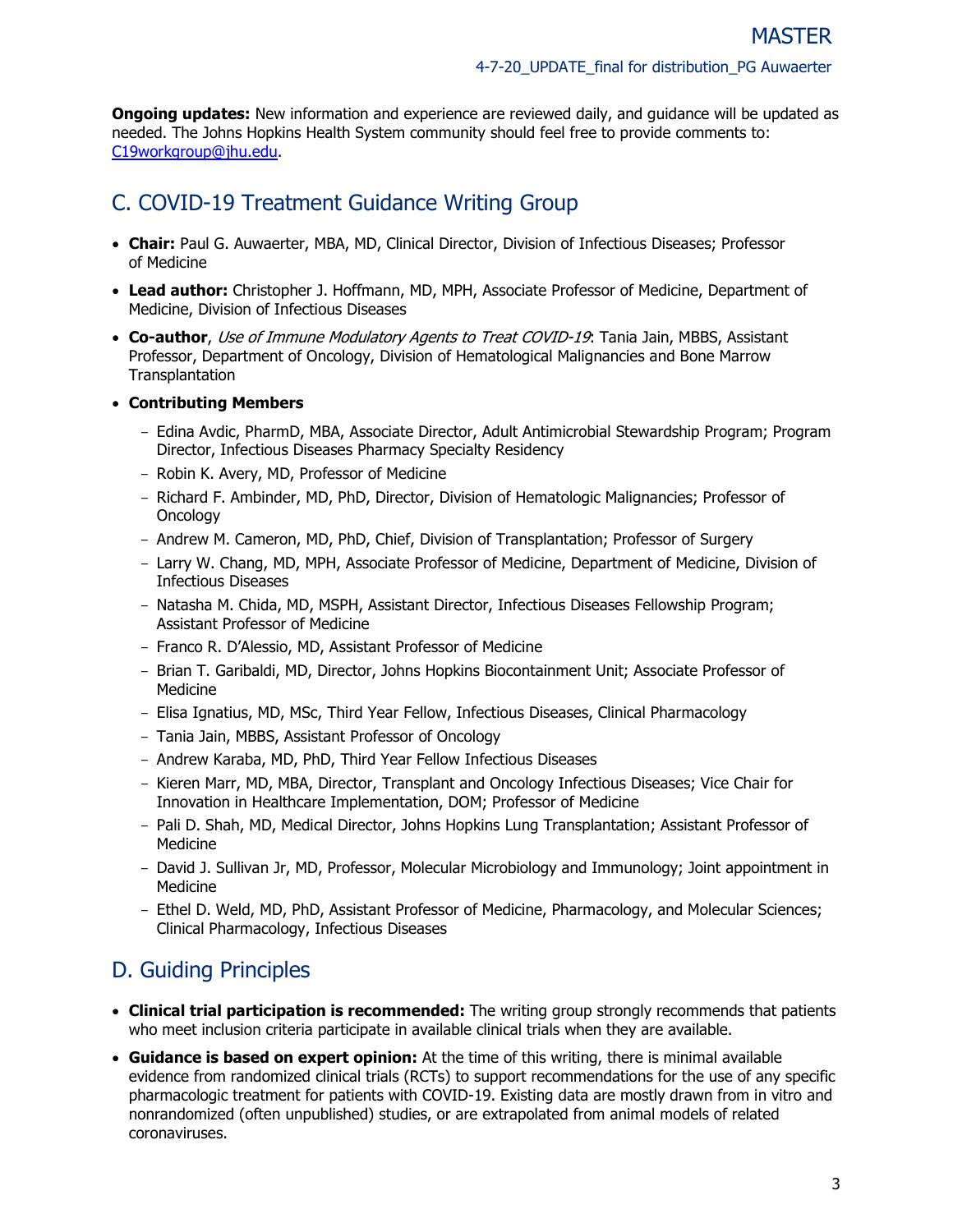- The writing group considered the evidence and theoretical benefits of the following putative antiviral agents: hydroxychloroquine sulfate (HCQ) or chloroquine phosphate (CQ), remdesivir, lopinavir/ritonavir (LPV/RTV), azithromycin, and angiotensin-converting enzyme (ACE) inhibitors or angiotensin-receptor blockers (ARBs).
- The writing group considered the evidence and potential benefits of the following immune acting disease-modifying agents: steroids, tocilizumab and other interleukin-6 (IL-6) pathway agents, and interferon beta-1b.
- **Rapid response to emerging evidence and experience:** Recognizing that knowledge of and experience with COVID-19 is evolving rapidly, the writing group is committed to updating guidance regularly as new evidence or experience is available. The writing group recognizes the controversial nature of providing advice that draws upon minimal data. Opinions do range from only providing drugs within the context of a therapeutic trial to providing drugs with theoretical but possible benefit if risks of adverse reactions are deemed acceptable.
- **Agreed upon definition of patients at high risk:** The writing group agreed on described or likely risk factors for individuals at high risk of poor outcomes (i.e., need for intensive care, acute respiratory distress syndrome [ARDS], or death).
- **This guidance applies only to the treatment of inpatients:** At the time of this draft, the writing group does not support the outpatient treatment of patients with COVID-19 using HCO or CO, or tocilizumab, or any of the agents for which guidance is provided below.
- **Infectious diseases consultation for specific high-risk patients is advised:** The writing group recommends that prescribing clinicians consult with infectious diseases clinicians for treatment of any recipient of or candidate for solid organ or bone marrow transplant. Consultation with infectious diseases clinicians for evaluation or management of any hospitalized person with suspected (person under investigation [PUI]) or confirmed COVID-19 is otherwise up to the judgment and needs of the primary team.

# <span id="page-3-0"></span>II. Participation in Clinical Trials Is Strongly Recommended

## <span id="page-3-1"></span>A. Rationale

Multiple agents have theoretical value in the management of COVID-19 disease; however, actual clinical trial data that establish true efficacy are lacking. Also lacking are clinical trial data to answer the question of optimal timing for the use of theoretically beneficial agents, even as the body of anecdotal evidence of benefits expands rapidly. For these reasons, the writing group favors participation in clinical trials to improve patient access to agents and to increase clinical knowledge.

# <span id="page-3-2"></span>B. Currently Available Clinical Trials and Investigational Drug Use

The clinical trials noted below are expected to start enrollment soon or are enrolling patients at the time of this writing. See [www.clinicaltrials.gov.](http://www.clinicaltrials.gov/)

## <span id="page-3-3"></span>1. Remdesivir (active)

<span id="page-3-4"></span>The JHH attending physician will be contacted if a patient meets eligibility criteria (see below) so they can discuss study participation with the patient or the patient's representative. Katherine Fenstermacher can be contacted for specific questions [\(kfenste1@jhu.edu\)](mailto:kfenste1@jhu.edu). See the Remdesivir section, below, for more details.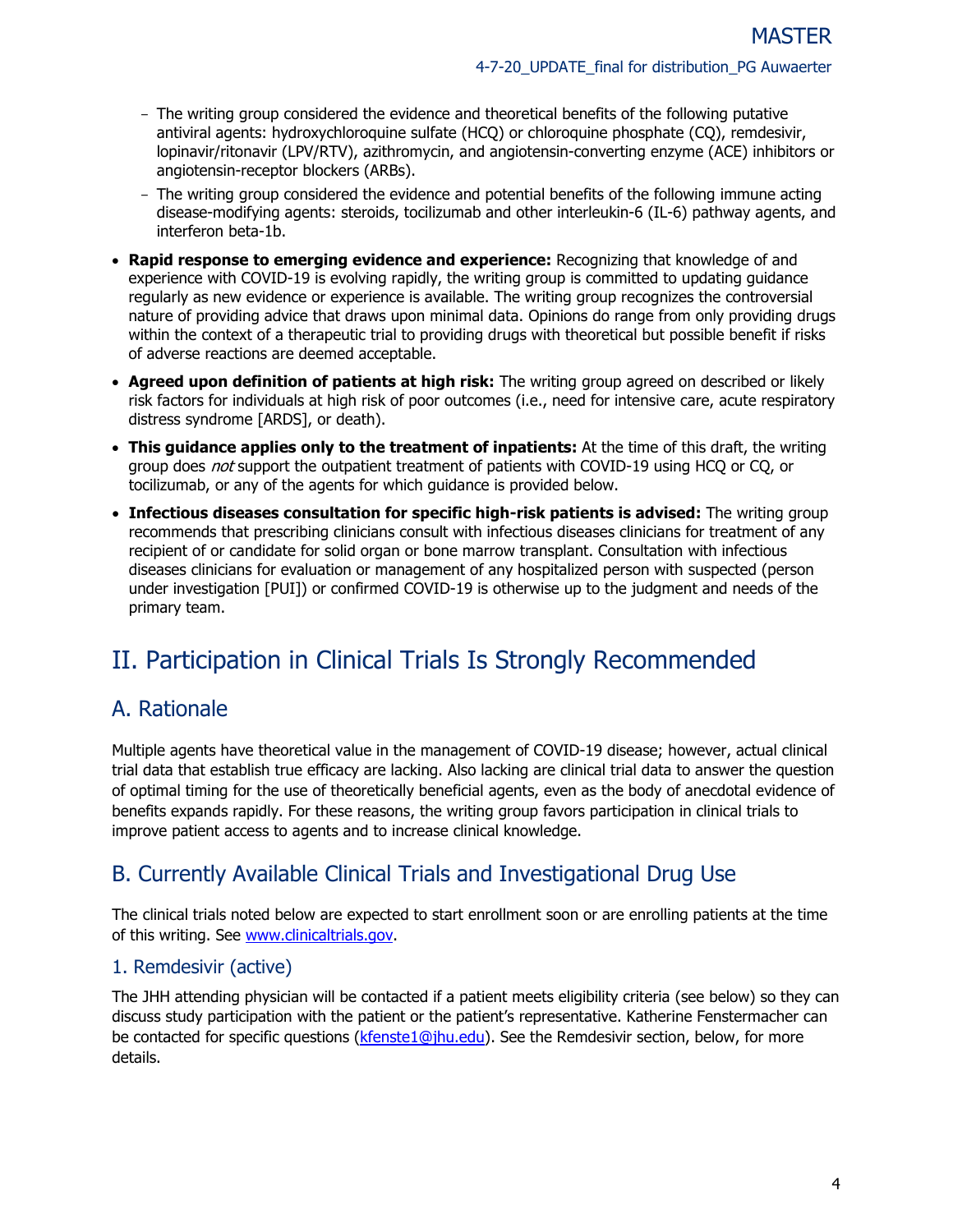## 2. Convalescent Plasma COVID-19 or Serum-Containing Neutralizing Antibodies (active)

The U.S. Food and Drug Administration (FDA) has authorized an emergency investigational new drug (eIND) application for expanded access to convalescent plasma for patients who meet eligibility criteria (as for any IND use, informed consent is required). The FDA will not provide the convalescent plasma; clinicians must procure it from a blood bank. The JH blood bank does not have COVID-19 convalescent plasma as of this writing. See the Convalescent Plasma or Serum-Containing Neutralizing Antibodies for Treatment of COVID-19, below, for more details.

## <span id="page-4-0"></span>3. Hydroxychloroquine

- AIDS Clinical Trial Group (ACTG) 5395, pending: Outpatient HCQ study; Kelly Dooley, MD, MPH, PhD, is the JHH Investigator of Record.
- ACTG 5396, pending: Inpatient HCQ study); David Sullivan, MD, is the JHH Investigator of Record.

# <span id="page-4-1"></span>III. Use of Antivirals for Treatment of COVID-19

# <span id="page-4-2"></span>A. Hydroxychloroquine (HCQ) and Chloroquine (CQ)

**Rationale for HCQ or CQ:** The guidance in this document is based on very limited evidence that treatment with HCQ or CQ may potentially result in a more rapid reduction in viral shedding (see evidence discussion below). Prescribing clinicians and patients should be aware that medication efficacy for COVID-19 is unclear. If HCQ and CQ do have clinically significant antiviral activities, then based on experience with other acute viral infections, it is likely that they will be more effective if initiated as soon as possible.<sup>4</sup> HCQ is preferred over CQ because of better tolerability and lower toxicity<sup>5</sup> and because, currently, CQ is in shortage and not available for ordering.

## <span id="page-4-3"></span>**Guidance 1: Use of HCQ or CQ for Treatment of COVID-19**

## **Clinical Trial Participation**

• The writing group strongly recommends that patients participate in available clinical trials when they are eligible and agree to do so. If an active JH clinical trial of HCQ or CQ treatment for COVID-19 is available, enrollment is strongly recommended over prescription of either medication.

#### **Considerations for Treatment of Patients at High Risk of Poor Outcomes**

- Clinicians should evaluate individuals admitted for inpatient management who have either a laboratory or clinical diagnosis of COVID-19 to identify those who are at high risk of poor outcomes. Note: In patients for whom there is high suspicion for COVID-19 without laboratory confirmation, approval from hospital epidemiology and infection control (HEIC) infectious diseases faculty is required for HCQ (contact Pharmacy for the on-call attending's name).
- Before prescribing HCQ (or CQ should it become available), clinicians should weigh the established risks and theoretical benefits (based on low-quality evidence).
- Clinicians may consider treatment with HCQ (or CQ should it become available) in patients at high risk of poor outcomes, including those who meet any 1 of the following criteria:
	- Age ≥65 years
	- Any 1 of the following medical conditions:
		- Cardiovascular disease, excluding hypertension as a sole cardiovascular diagnosis
		- Diabetes with A1c level > 7.5%
		- Chronic pulmonary disease, including asthma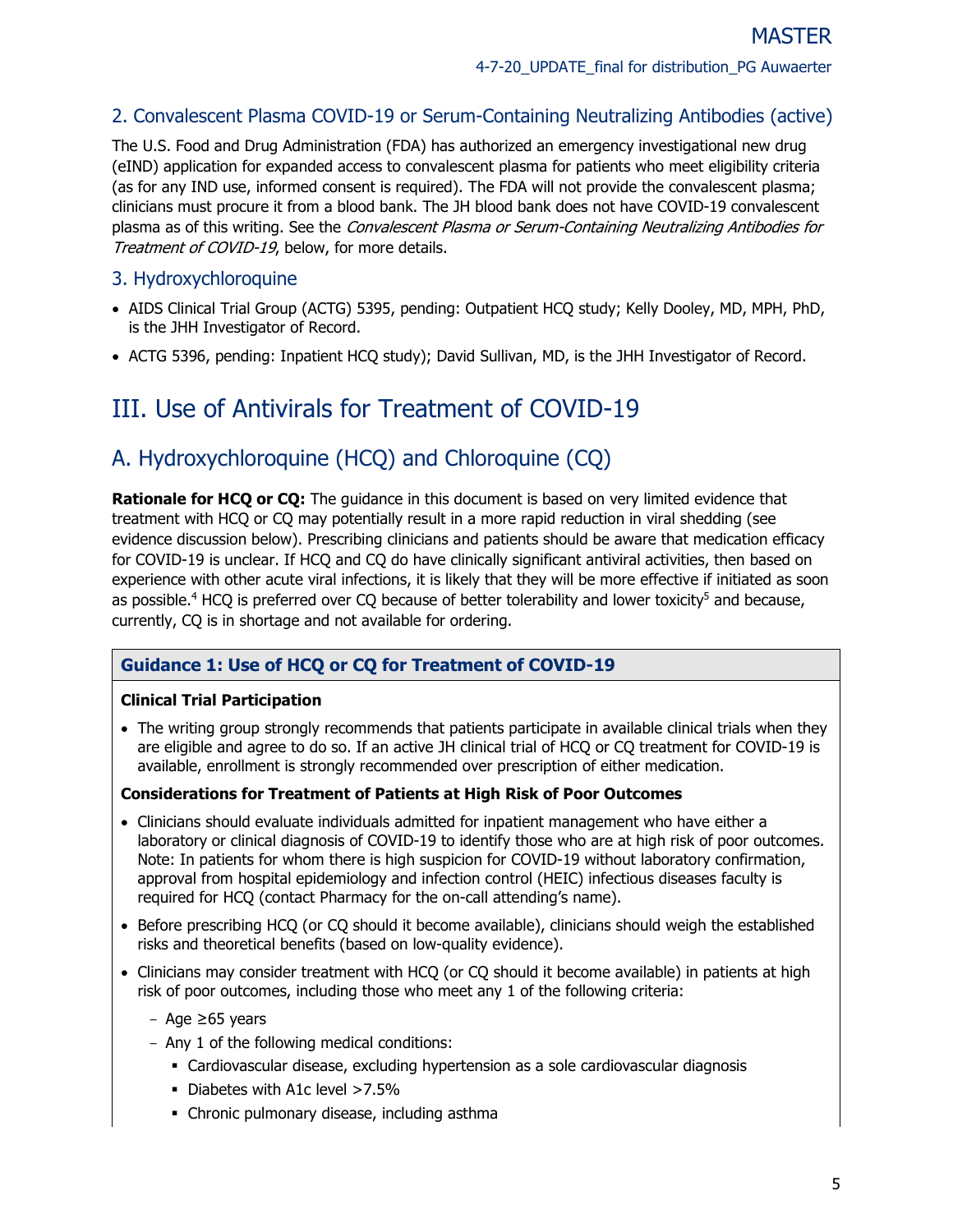#### **Guidance 1: Use of HCQ or CQ for Treatment of COVID-19**

- **End-stage renal disease**
- **Advanced liver disease**
- Blood disorders (e.g., sickle cell disease)
- Neurologic or neurodevelopmental disorders
- Post–solid organ transplantation, on immunosuppressive therapy
- Use of biologic agents for immunosuppression
- Undergoing treatment with chemotherapy or immunotherapies for malignancy
- Within 1-year post-stem cell transplant or receiving therapy for graft vs. host disease
- $\blacksquare$  HIV infection, with CD4 cell count <200 copies/mm<sup>3</sup>
- Any 1 of the following clinical findings:
	- Arterial oxygen saturation (SaO2) <94% on room air; <90% if known chronic hypoxic conditions or receiving chronic supplemental oxygen
	- Respiratory rate >24 breaths/min
- Laboratory finding: D-dimer level  $>1$  µg/mL in the setting of respiratory illness
- Any inpatient who, while hospitalized, develops any 1 of the medical conditions or clinical findings listed above.

#### **Discharge of Patients on HCQ or CQ Therapy**

• If HCQ (or CQ) treatment is initiated while a patient is hospitalized, clinicians should discontinue therapy if the patient is discharged and has not completed the 5-day treatment course. HCQ or CQ therapy should not be prescribed for outpatient treatment, even if the recommended course of treatment was not completed at the time of discharge. This rationale is based on a lack of evidence suggesting that continued treatment of patients who have improved is necessary, the long half-life of HCQ, and the limited supply of these drugs.

## **Patients Who Are Not Eligible for HCQ or CQ Therapy**

- Clinicians should *not* prescribe HCQ or CQ treatment for any patient who:
	- Does not meet at least 1 of the above criteria for being at high risk of poor outcomes.
	- Is not admitted for inpatient care.
	- Does not have a laboratory diagnosis of COVID-19 or high suspicion for a clinical diagnosis of COVID-19.
	- Has multiorgan failure (new impairment in pulmonary, kidney, liver, and cardiovascular function). This is due to cardiotoxicity concerns with severe COVID-19 and HCQ or CQ use.<sup>6,7</sup>
	- Has a QTc >500 ms at baseline (or QTc >550 ms in patients with wide QRS >120 ms), $^6$ documented cardiomyopathy, or myocarditis. 7
	- If HCQ or CQ treatment is initiated in a patient with elevated QTc at baseline (>450 ms in men; >470 ms in women), clinicians should obtain a follow-up electrocardiogram daily for the first 48 to 72 hours.
	- If OTc increases to >500 ms, clinicians should discontinue HCQ or CQ treatment.
- Clinicians should not delay initiation of HCQ or CQ treatment to obtain either glucose-6-phosphate dehydrogenase (G6PD) status or retinal examination. 8

- Screening for G6PD deficiency or retinopathy in the context of short-term use of HCO or CO for COVID-19 treatment is not recommended.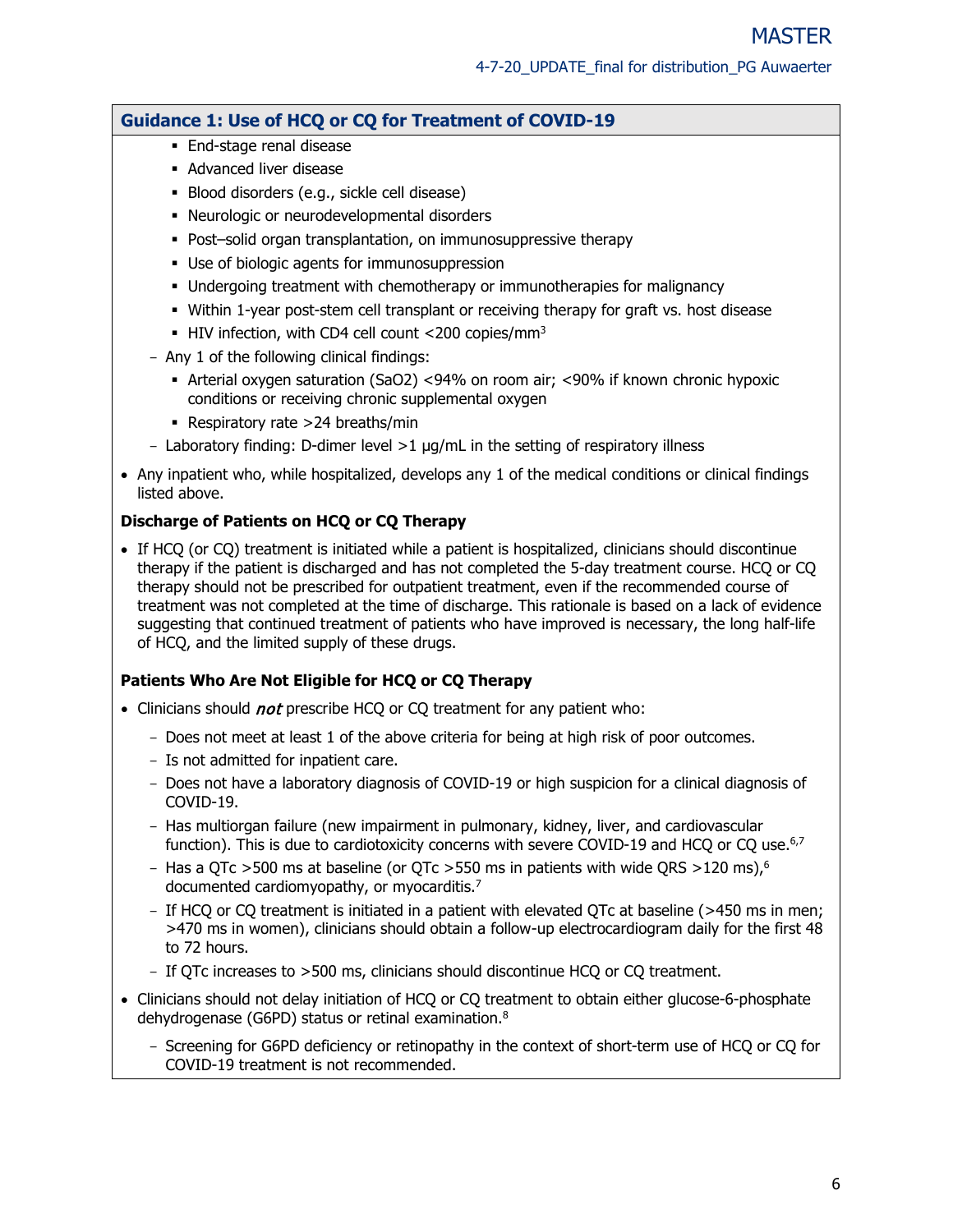#### **Guidance 1: Use of HCQ or CQ for Treatment of COVID-19**

- Retinal injury has been associated with long-term HCQ or CQ therapy; the American Academy of Ophthalmology does not recommend retinal screening before short-term use; use is contraindicated in patients with existing retinal pathology. 9

#### **HCQ Treatment Duration and Dosing**

- If a clinician decides to prescribe HCQ after careful assessment of known risks and low-quality evidence of benefit, the dosing scheme below should be used for a 5-day treatment duration.
	- Day 1 (loading dose): 400 mg by mouth every 12 hours  $x$  2 doses
	- Days 2 through 5: 400 mg by mouth every 24 hours
	- Total duration: 5 days
	- Renal or liver impairment: No dosage adjustment necessary.
	- In case of gastrointestinal intolerance, HCQ can be dosed at 200 mg by mouth every 12 hours on days 2 through 5.
	- HCQ tablets can be crushed for administration through a nasogastric (NG) tube.
	- **Do not use azithromycin or fluoroquinolones with HCQ because of additive risk for QTc prolongation.** If atypical coverage is needed for the treatment of community-acquired pneumonia, doxycycline can be used in place of these agents. See the discussion below.

#### **CQ Treatment Duration and Dosing (CQ is currently unavailable)**

- If a clinician decides to prescribe CQ after careful assessment of known risks and low-quality evidence of benefit, the dosing scheme below should be used for a 5-day treatment duration.
	- CQ 500 mg by mouth every 12 hours

Duration: 5 days

- No loading dose should be administered.
- Renal or liver impairment: No dosage adjustment necessary.
- CQ tablets can be crushed for administration through an NG tube.
- **Do not use azithromycin or fluoroquinolones with CQ because of additive risk for QTc prolongation.** If atypical coverage is needed for the treatment of community-acquired pneumonia, doxycycline can be used in place of these agents. See the discussion below.

## <span id="page-6-0"></span>1. Patients for Whom HCQ or CQ Treatment May Be Considered

**Patients at high risk of poor outcomes:** The definition of patients at high risk for poor outcomes was developed based on an analysis of factors associated with in-hospital death among patients with COVID-19 in China, preliminary reports from the United States and Europe, and conditions associated with increased disease severity among patients with seasonal influenza. 10-12 Specifically, older age, SaO2, and D-dimer level >1 µg/mL were associated with COVID-19–related mortality in China.<sup>13-15</sup> As more is learned, we expect these definitions will be updated.

Many of the underlying conditions listed were not present in sufficient numbers for evaluation in published studies on COVID-19. The following conditions, known to predispose patients to more severe or prolonged influenza, also have been included: diabetes, heart failure, end-stage kidney disease, advanced HIV, and use of immunosuppressive agents.<sup>10-12</sup> Future studies are likely to refine the risk stratification. Whether pregnant patients are at higher risk for severe COVID-19 infection is not known.

Currently, there are no agents approved by the FDA FDA for the treatment of COVID-19, although the FDA has granted an Emergency Use Authorization for HCQ and CQ. <sup>16</sup> Additionally, there is no high-quality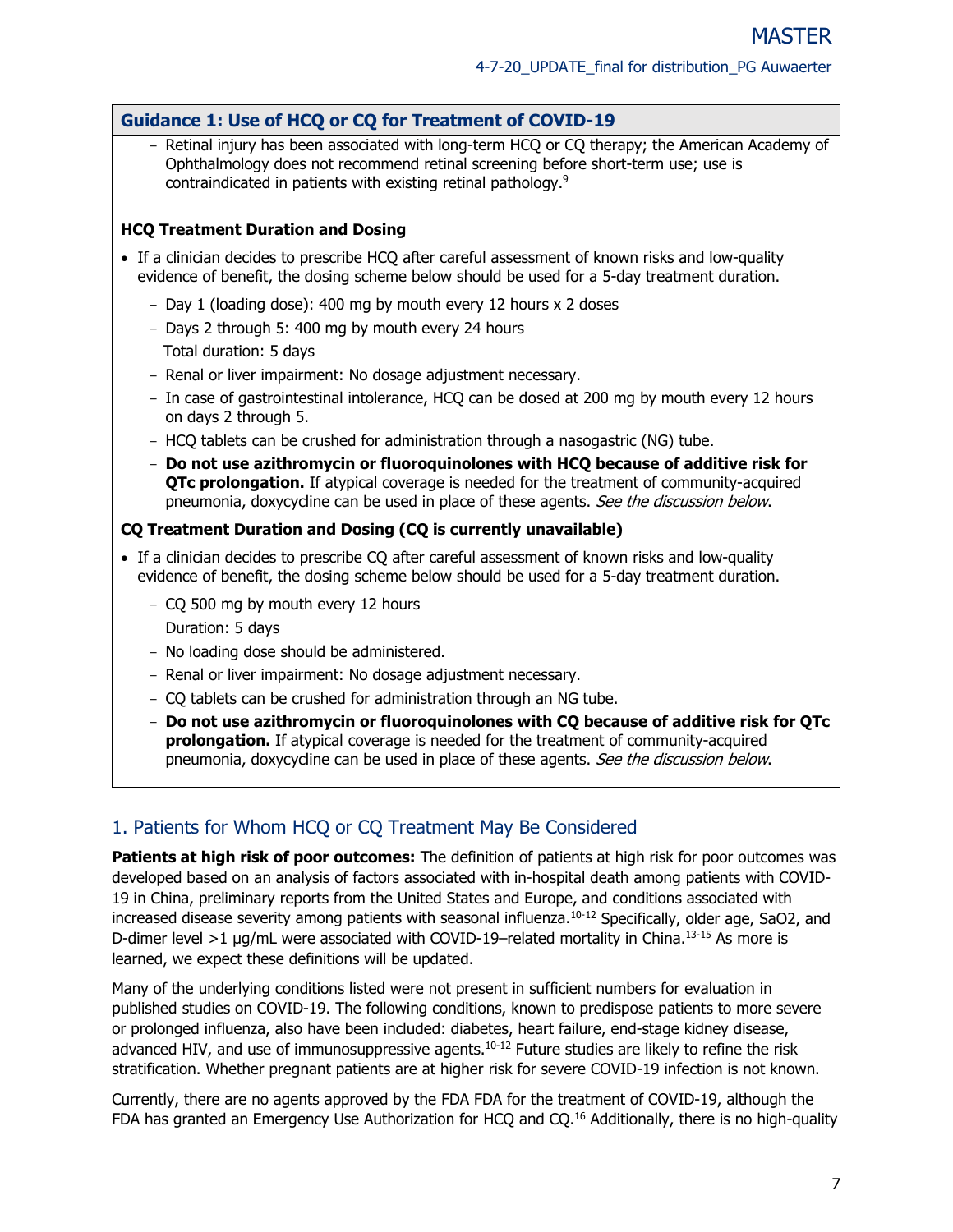RCT-demonstrated evidence supporting the use of HCQ or CQ for treatment of COVID-19. This document provides guidance for the off-label use of HCQ (and CQ should it become available) based on results from small RCTs, in vitro studies, nonrandomized comparative studies, and a case report series; use in France<sup>17</sup> and Italy<sup>18</sup>; and extrapolation from experience treating other diseases.

## <span id="page-7-0"></span>2. Review of Limited Evidence Regarding Use of HCQ and CQ

**HCQ and CQ:** HCQ and CQ have been found to have in vitro activity against SARS-CoV-2 and some other viruses. 19,20 However, in vitro activity of these drugs has not translated into effective activity for any viral infection. Notable studies include failure in animal models for Ebola virus and failed trials in humans for influenza and HIV. 21-23

## **Clinical data for COVID-19 (mostly from non-peer reviewed, unpublished reports):**

- **Chen J. [preprint; March 3, 2020]<sup>1</sup>:** This small RCT (n = 30) from China compared results in patients randomized to receive HCQ 400 mg daily for 5 days or usual care. Seven days after randomization, 13 of 15 (86%) patients in the HCQ group and 14 of 15 (93%) patients in the control group had negative polymerase chain reaction (PCR) results on pharyngeal swab.
- **Chen Z. [preprint; April 1, 2020]24:** Another RCT from China in which 62 patients with mild illness were randomized to receive HCQ or usual care. Fever resolved more rapidly in the HCQ group (2.2 days vs. 3.2 days), and there was more radiographic improvement in pneumonia (81% vs. 55%;  $P=0.05$ ). This study is limited by the quality of the endpoints, a failure to describe the additional treatment patients were receiving (steroids, antiviral agents, and immunoglobulins), and the known mild antipyretic activity of HCQ, which makes fever an outcome of limited value.
- **Gautret P. [Epub ahead of print; March 20, 2020]17:** This nonrandomized comparison study from France that included 36 patients described the duration of viral shedding. <sup>17</sup> On day 6 of the study, 70% of the HCQ group compared with 12.5% of the control group had clearance of viral carriage.<sup>17</sup> Results of a post hoc analysis of viral carriage by azithromycin among the 6 patients who received HCQ plus azithromycin indicated clearance in 100%. The lack of pair-wise comparisons and exclusion of patients on HCQ who had progression of disease (i.e., death or admission to intensive care) are two of the many limitations of this study.
- **Gautret P. Preprint25:** This follow-up from the original study from France, above, included 80 patients with mild COVID-19 (4 were asymptomatic), all of whom received HCQ plus azithromycin. Only 15% of patients progressed to requiring supplemental oxygen, and 3 were transferred to a medical intensive care unit. Most patients had a negative pharyngeal PCR result for SARS-CoV-2 by day 8. No conclusions can be drawn regarding the effect of HCQ plus azithromycin because there was no comparator arm.
- **Molina J. M. [journal pre-proof; March 28, 2020]26:** A group in France measured viral clearance among 11 patients treated with HCQ and azithromycin. One patient died and another patient's therapy was stopped because of QT prolongation. Among the surviving patients, 80% had positive nasopharyngeal PCR results for SARS-CoV2 at day 5 or 6 of treatment. This is in contrast to the prior reports from France (Gautret, et al.), above.

**HCQ and CQ toxicities:** The overall risks associated with HCQ and CQ use are likely low but are unknown in treatment of COVID-19. <sup>5</sup> Prolonged QT interval and potential **arrhythmias** are the risks of most concern for critically ill patients. These are the most significant concerns in patients with cardiomyopathy. In a case series of 21 critically ill patients with COVID-19 in Washington State, 7 (33%) developed cardiomyopathy.<sup>27</sup> Given the concern for HCQ- or CQ-associated cardiotoxicity in critically ill patients, the risk associated with use in these patients may outweigh the benefit at later stages of this viral illness. <sup>7</sup> An additional risk is **hypoglycemia**, as described in multiple case reports. 28-32

For patients at high risk for poor outcomes who have not developed cardiac complications, the potential benefits may outweigh the risks of treatment; therefore, the decision must be discussed with the patient or the patient's surrogate. Based on currently available data, it may be reasonable to conclude that the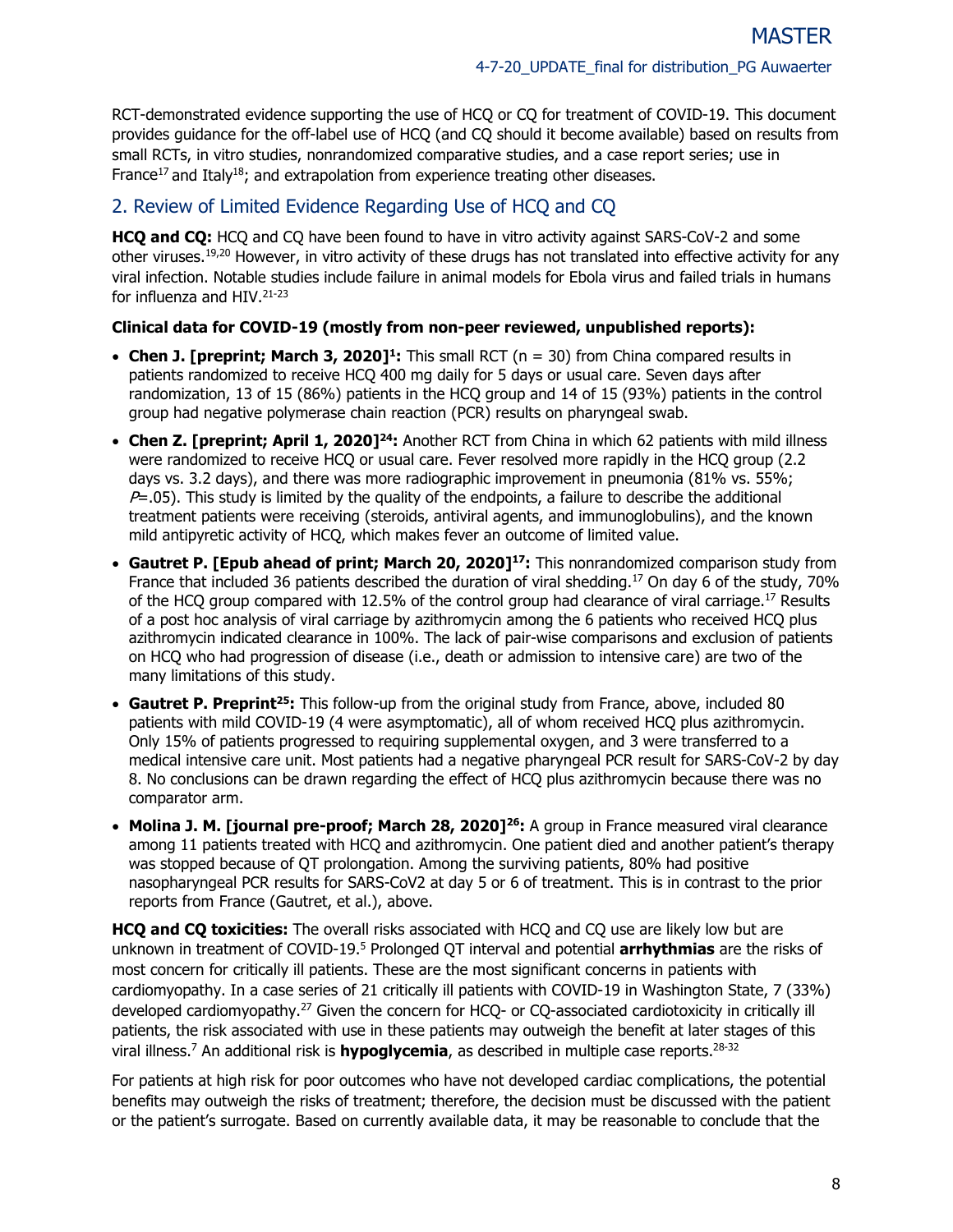Long-term use of HCQ may be associated with retinal toxicities. Short-term use is not associated with retinal damage and may be used in people with preexisting retinal disease, such as diabetic retinopathy or macular degeneration.

The following common and transient adverse effects of HCQ have been reported in  $\leq$ 1% of patients; gastrointestinal adverse effects are more common with CQ33-36:

- Rash (including pustulosis), pruritus
- Headache, dizziness, tinnitus
- Nausea, vomiting, abdominal pain
- Dry mouth

HCQ and CQ are safe for use in pregnancy (Class B).<sup>37,38</sup>

**No evidence to support the use of HCQ for pre- or post-exposure prophylaxis:** There is no experience to support the use of HCQ as pre- or post-exposure prophylaxis. Healthcare workers who have been exposed to SARS-CoV-2 may be eligible for a post-exposure prophylaxis study [\(covid19@umn.edu;](mailto:covid19@umn.edu) NCT04308668).

#### **Clinicians should** not **prescribe HCQ for pre-exposure prophylaxis or post-exposure prophylaxis in individuals with confirmed or suspected exposure to SARS-CoV-2.**

## <span id="page-8-0"></span>B. Remdesivir

**Rationale for use:** Remdesivir is an intravenous (IV) medication that has in vitro activity against SARS-CoV-2 and other coronaviruses.<sup>39,40</sup> Remdesivir has been tested in humans for treatment of Ebola virus infection and performed as well as ZMapp but was inferior to human monoclonal antibodies. <sup>41</sup> In a mouse model, remdesivir was effective when tested as a treatment for SARS-CoV-1, <sup>40</sup> and it was tested in both a mouse and a primate model for MERS-CoV.<sup>42,43</sup> Compassionate use of remdesivir has also been described for SARS-CoV-2.44

Because JHH is a study site for an [RCT with remdesivir,](https://clinicaltrials.gov/ct2/show/NCT04280705?term=remdesivir&recrs=ab&draw=2&rank=5)) clinicians cannot prescribe this medication for compassionate use while the RCT is enrolling. Inclusion and exclusion criteria for the clinical trial are as follows:

- **Inclusion criteria**: For study enrollment, patients must be ≥18 years old, with COVID-19 confirmed by a laboratory <72 hours prior to randomization (can be a repeat confirmation after an initial diagnosis if >72 hours prior to randomization) and have least 1 of the following:
	- Radiographic infiltrates
	- Clinical assessment of rales/crackles or SaO2 ≤94%
	- Required supplemental oxygen
	- Required mechanical ventilation
- **Exclusion criteria:** 
	- Alanine aminotransferase or aspartate aminotransferase level >5 times upper limit of normal
	- Estimated glomerular filtration rate <50 mL/min or required hemodialysis
	- Pregnant or breastfeeding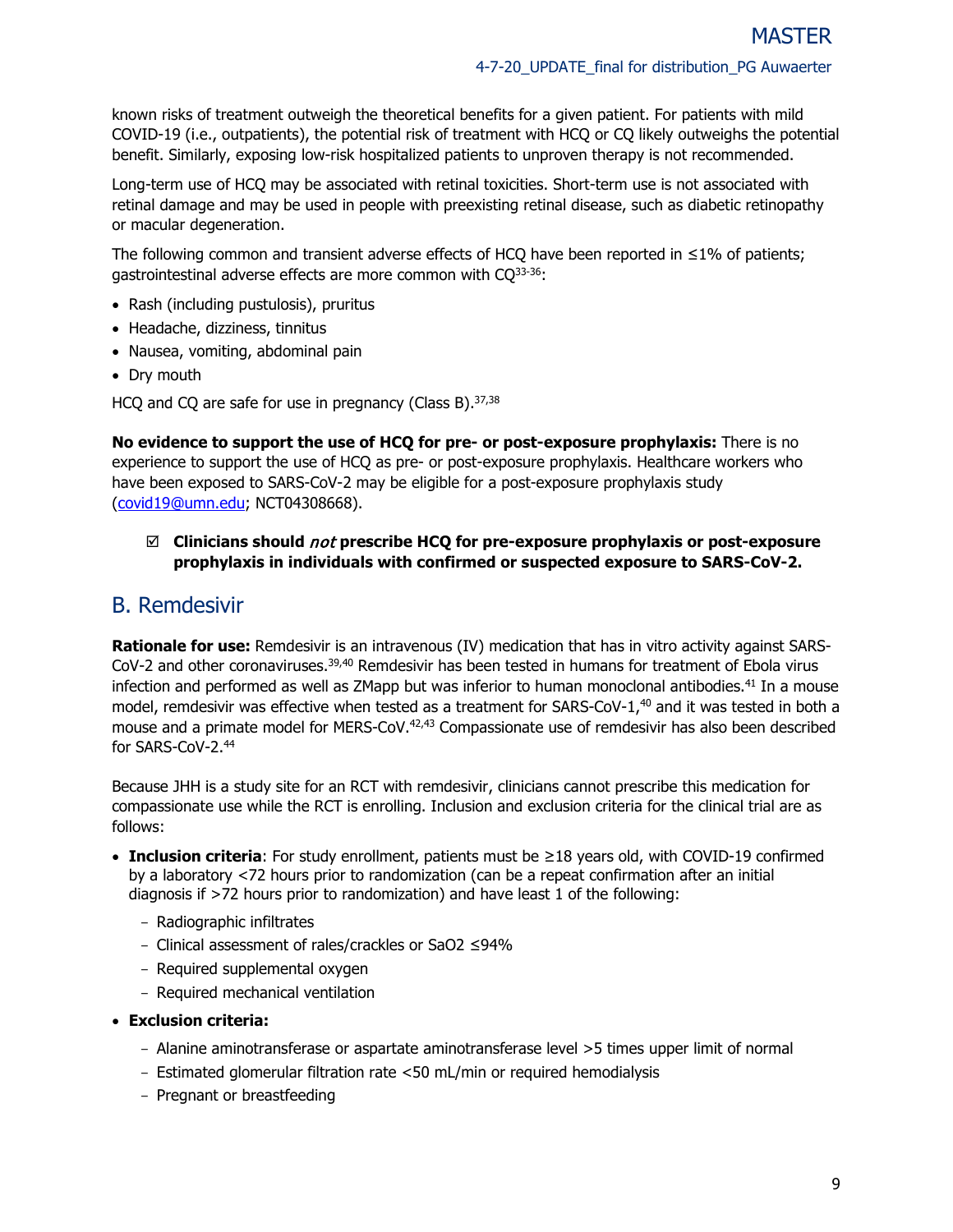# <span id="page-9-0"></span>C. Agents With Speculative Antiviral Effect Against COVID-19

<span id="page-9-1"></span>**Guidance 2: Do Not Use These Agents for Treatment of COVID-19 Specifically**

- Because there is no evidence of their efficacy or effectiveness, clinicians should not use any of the following agents for the treatment of COVID-19 specifically in hospitalized patients.
- **Note:** There is no evidence that any of the following agents are harmful in patients with COVID-19 when used to treat other conditions.
	- ACE inhibitors or ARBs (either initiation or discontinuation of use)
	- Azithromycin
	- Baloxavir marboxil
	- Darunavir/ritonavir
	- Favipiravir (not FDA-approved or available in the United States)
	- Indomethacin or other nonsteroidal anti-inflammatory drugs (NSAIDs)
	- Ivermectin
	- Lopinavir/ritonavir
	- Nitazoxanide
	- Oseltamivir
	- Ribavirin
	- Umifenovir (not FDA-approved or available in the United States)
	- Vitamin C
	- Zinc

For the agents listed above, either there is no plausible evidence of in vitro activity, or there is reported in vitro activity, or there are limited clinical data.

- **ACE inhibitors or ARBs:** Host cell entry by SARS-CoV-2 appears to depend on the ACE2 receptor. 45 ACE inhibitors block the ACE1 receptor but not the ACE2 receptor, resulting in no clinical benefit. Chronic use of ACE inhibitors and ARBs upregulate ACE2 expression, <sup>46</sup> as do some chronic conditions, such as diabetes. This has led to concerns of a theoretical risk with use of ACE inhibitors or ARBs. At present, no clinical data are indicating an increased risk of severe disease among individuals receiving either class of agent, and the time from agent discontinuation to downregulation of ACE2 is likely measured in days.47
- ACE inhibitor or ARB therapy should not be discontinued because of a COVID-19 diagnosis. Existing clinical recommendations for discontinuation of treatment with ACE inhibitors or ARBs should be followed. There is no evidence to support the use or discontinuation of such agents for the treatment or prevention of COVID-19.
- **Azithromycin:** In a small, prospective case series, the addition of azithromycin to HCQ in 6 patients may have reduced viral carriage, but the results are not adequate to support the clinical use of this combination. <sup>17</sup> No efficacy was found in a study of azithromycin against MERS-CoV. 48
- **Baloxavir:** Baloxavir is licensed for use as a treatment for influenza within 48 hours of symptom onset. The question of its use for treating COVID-19 has been raised; however, as of this writing, the national clinical trials database, *clinicaltrials.gov*, does not include any studies of baloxavir as an agent against SARS-CoV-2.
- **Darunavir/ritonavir (DRV/RTV):** This combination has weak in vitro activity against SARS-CoV-2. 49 Given the similar mechanism of action of DRV and lopinavir (LPV; see below), it is unlikely that DRV would provide benefit if LPV does not.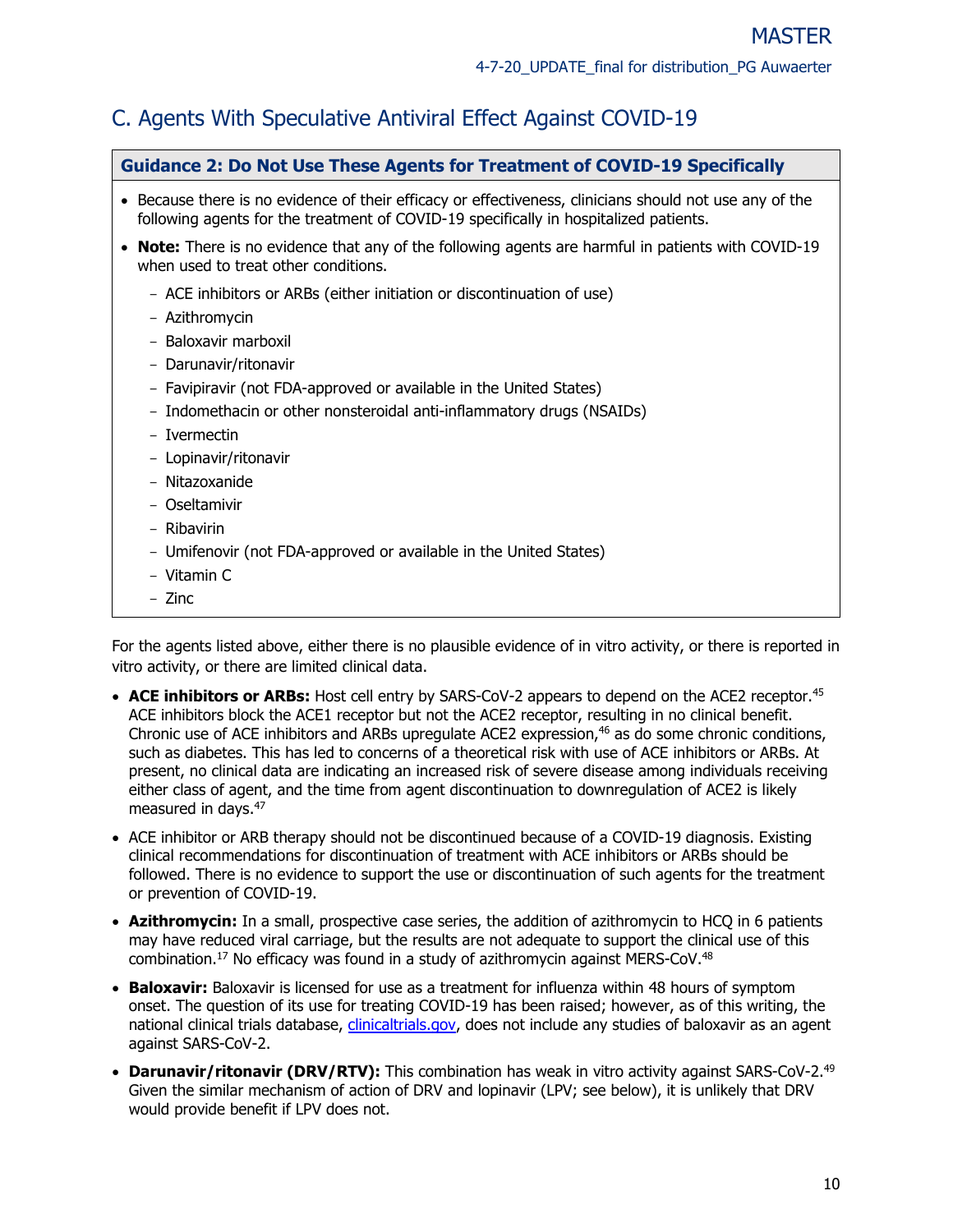- **Favipiravir**: This inhibitor of RNA-dependent RNA polymerase has been used in China to treat patients with COVID-19.<sup>50,51</sup> An open-label, nonrandomized clinical trial comparing favipiravir with LPV/RTV suggested that favipiravir reduced duration of viral shedding and led to a more rapid improvement in chest computed tomography (CT) findings.<sup>51</sup> An RCT comparing favipiravir with umifenovir (brand name Arbidol; a fusion inhibitor approved for use in influenza in Japan and Russia) reported a 7-day "clinical recovery rate" of 61% for favipiravir and 52% for umifenovir ( $P=1$ ). A statistically significant reduction in duration of fever was reported for favipiravir. <sup>50</sup> This drug is not approved by the FDA and is not available in the United States.
- **Indomethacin or other NSAIDs:** Indomethacin (INDO) has been suggested as a possible therapeutic agent, given the hypothesis that prostaglandins have antiviral activity. In vitro studies of INDO against canine coronavirus (CCoV) suggested viral inhibition; treatment with INDO reduced viral titers in dogs with CCoV, and INDO reduced growth of SARS-CoV-1 in vitro.<sup>52</sup> These findings are intriguing, but correlation with clinical outcomes in humans is required before use of INDO can be recommended for treatment of COVID-19.

A [March 11, 2020, letter](https://linkinghub.elsevier.com/retrieve/pii/S2213-2600(20)30116-8) hypothesized a potential worsening of COVID-19 with the use of ibuprofen and has caused concern about the potential risk of ibuprofen if used to treat patients with COVID-19.<sup>53</sup> Similar to ACE inhibitors and ARBs, ibuprofen has been reported to upregulate ACE2 receptors. However, there currently are no published clinical data to suggest an increased risk in patients with COVID-19 using NSAIDs. In general, acetaminophen is preferred for treatment of fever in patients with COVID-19, but therapy should be individualized for hospitalized patients, taking into consideration kidney and liver function.

- **Ivermectin:** There is only in vitro evidence that Ivermectin may inhibit SARS-CoV-2 replication. 54
- **LPV/RTV:** This combination has weak in vitro activity against SARS-CoV-2. Although it was widely used in China, an RCT from China reported no clinical benefit among patients hospitalized with COVID-19 who were given LPV/RTV; many of the study patients were also receiving other putative antiviral agents. <sup>2</sup> Another RCT of 120 patients in China suggested that LPV/RTV treatment ≤10 days from symptom onset reduced the duration of viral shedding.<sup>3</sup>
- **Nitazoxanide:** This agent has been tested in vitro against MERS-CoV and SARS-CoV-2 and found to have activity. <sup>55</sup> There are no animal or human data from studies of use against SARS-CoV-2.
- **Oseltamivir:** Coronaviruses are *not* known to use neuraminidase in viral replication; therefore, oseltamivir is not likely to be of any therapeutic value. One case series from China reported that, of 138 hospitalized patients with COVID-19, 124 (89.9%) received oseltamivir, with no reported evidence of benefit. 56
- **Umifenovir:** This agent was routinely used in China to treat patients with COVID-19. <sup>57</sup> There are no data to support its effectiveness. This drug is not approved by the FDA and is not available in the United States.
- **Ribavirin (RBV):** In a systematic review, RBV was not found to be beneficial against SARS-CoV-1. 58 In a multicenter observational study of RBV plus interferon-alpha against MERS-CoV, this combination was not found to reduce mortality. 59
- **Vitamin C:** Vitamin C has been suggested as a treatment option for COVID-19. This is based on a prospective randomized trial of IV vitamin C in patients with sepsis and ARDS.<sup>60</sup> In that trial, there was no difference in the primary endpoint of sequential organ failure assessment (SOFA) score between the vitamin C and placebo groups. Differences were not found in several of the 46 secondary endpoints, including 28-day mortality, although these differences were not statistically significant if accounting for multiple comparisons.
- **Zinc:** Zinc lozenges may reduce symptoms of upper respiratory tract infections. There are no clinical data to suggest that zinc benefits patients with COVID-19-associated viral pneumonia.<sup>61</sup>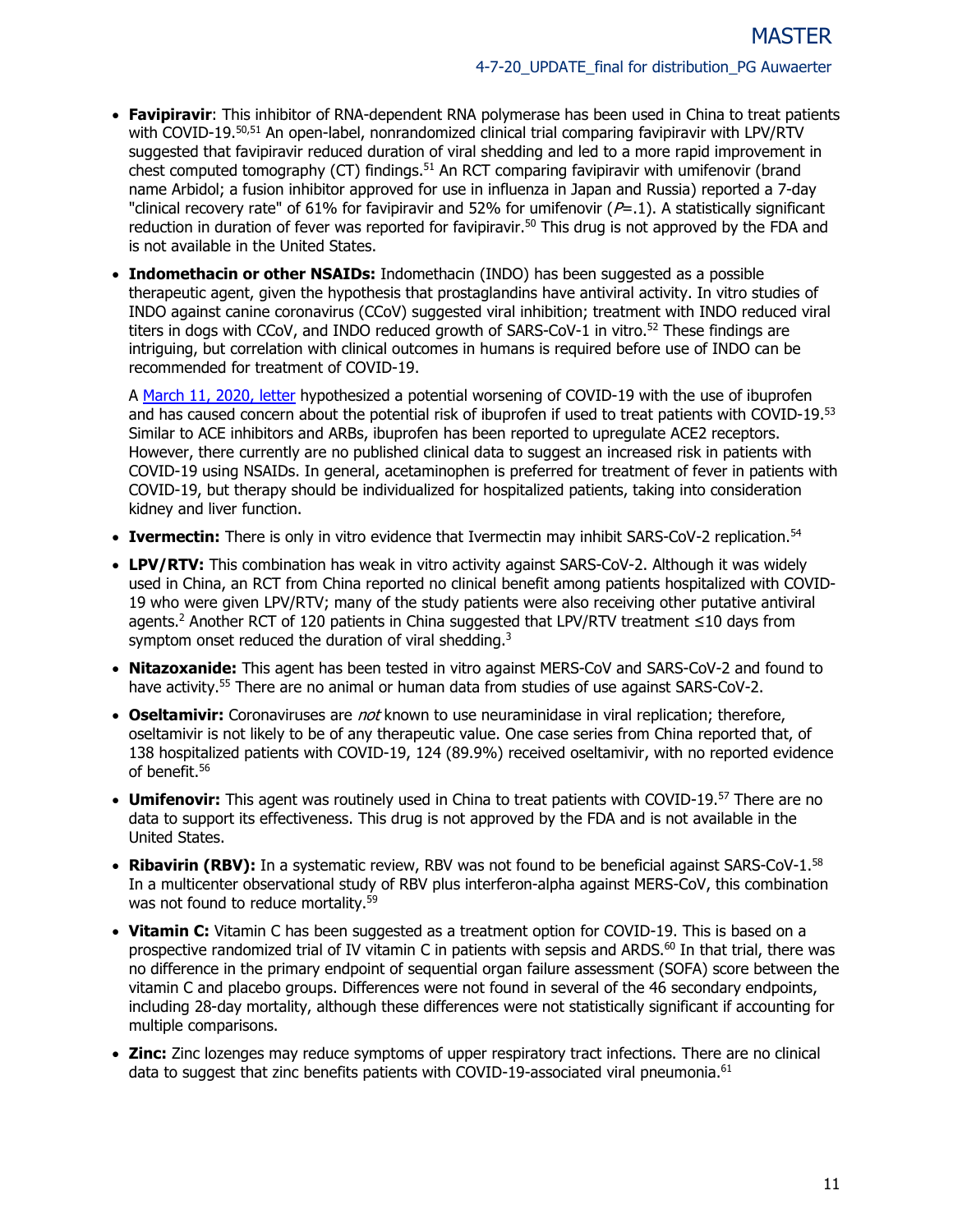# <span id="page-11-0"></span>V. Use of Immune Modulatory Agents to Treat COVID-19

The natural history of severe COVID-19 appears to be an initial viral pneumonia followed in some patients by a cytokine release syndrome (CRS)-type response. The onset of pneumonia is characterized by fever, cough, fatigue, myalgia, dyspnea, and a radiographic finding of ground-glass opacities in the lungs, along with lymphocytopenia, also commonly observed.<sup>62,63</sup> CRS can occur approximately 5 to 10 days into the disease course (Figure 1). This CRS is characterized by high fevers, rapid worsening of respiratory status, alveolar filling pattern on imaging, elevations in laboratory markers associated with specific inflammatory pathways such as IL-6 and nonspecific markers of inflammation including D-dimer, C-reactive protein (CRP), and ferritin. Patients may progress to multi-organ failure as a result of the CRS or uncontrolled viral infection. 64

If immune modulatory agents can alter the disease course, they should be considered for use only after a transition to an inflammatory phenotype is identified. Because patients may be hospitalized after experiencing symptoms for a week, this transition may have occurred before or simultaneously with hospitalization.



**Figure 1: Potential Mechanisms of ARDS with SARS-CoV-265,66**

**Abbreviation key:** ARDS, acute respiratory distress syndrome; IL-6, interleukin 6; IL-10, interleukin 10; IL-2R, interleukin-2 receptor; Th1, T helper type 1; TNF-α, tumor necrosis factor-alpha; GM-CSF, granulocyte-macrophage colony-stimulating factor; IFN-gamma, interferon-gamma

To date, there is no compelling clinical evidence to suggest that immune modulatory therapy is helpful for COVID-19, other than anecdotes, one small case series, and analogies between COVID-19 and other inflammatory conditions. However, given the severity of COVID-19 illness, some clinicians have employed immune modulatory therapies in cases of severe illness. Such decisions require consideration of anticipated risks and theoretical benefits, institutional access processes, and limited supplies.

 **If available, participation in a clinical trial of immune modulator therapy for COVID-19 is strongly preferred.**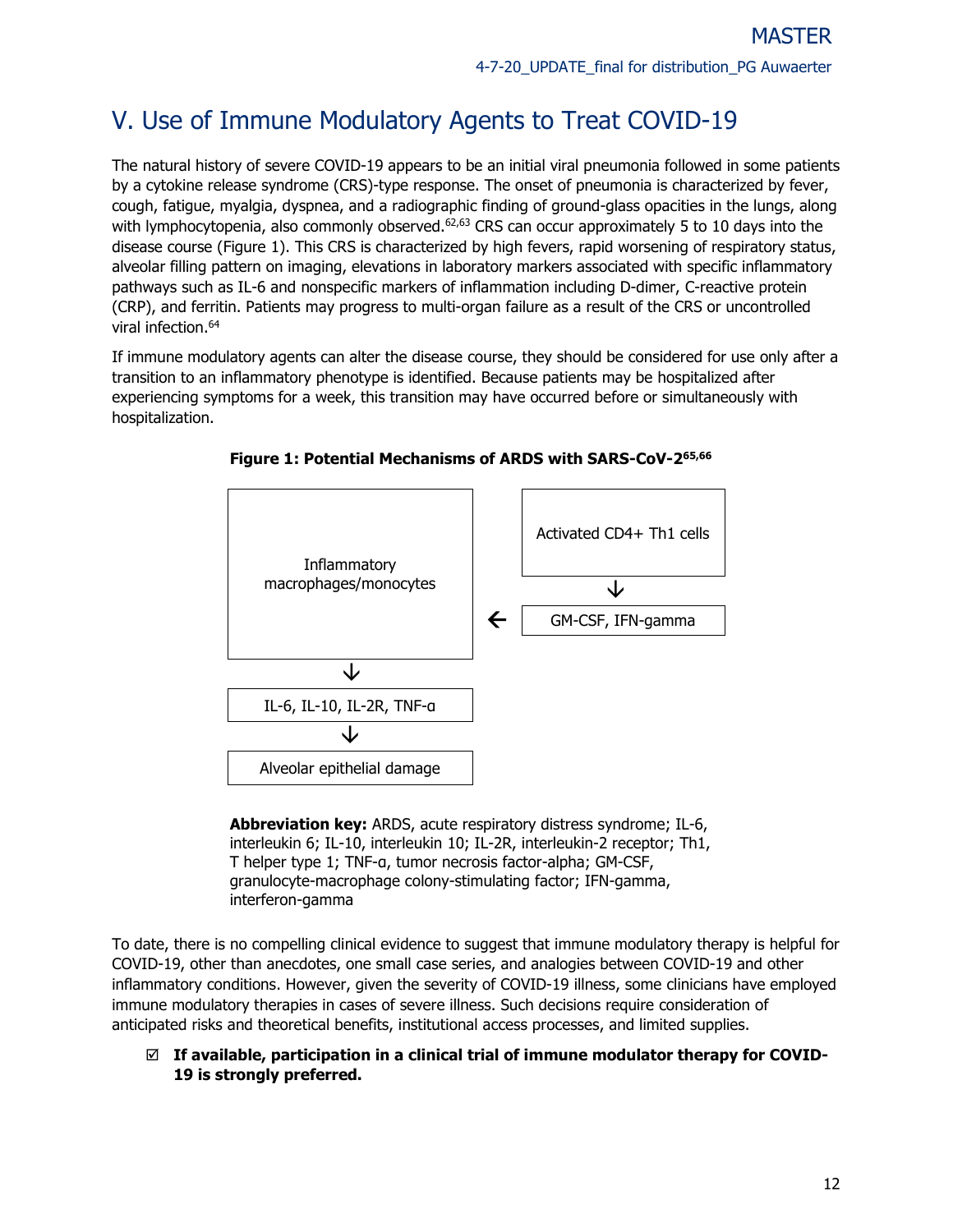**Patients should be considered for immune modulator therapy for COVID-19 outside of a clinical trial ONLY if: a) no clinical trial is available; b) there is limited access to an available clinical trial; or c) the patient is ineligible for participation.**

# <span id="page-12-0"></span>A. Corticosteroids

**Review of the evidence:** An RCT of corticosteroids for bronchiolitis among children found no clinical benefit or notable harm.67 A meta-analysis of 10 observational studies of corticosteroid use for influenza found that these agents may increase the risk of mortality.<sup>68</sup> Several published observational studies of corticosteroid use in the treatment of SARS-CoV-1 have reported adverse effects and no benefit.<sup>69</sup> A retrospective study from China compared 26 patient who received methylprednisolone with 20 patients who did not; all patients had relatively mild disease. The authors reported no clear benefits or harms associated with methylprednisolone use in the study.<sup>70</sup> Steroids may have a role in managing septic shock or relative adrenal insufficiency and should be used as needed in critical care management.<sup>71</sup> There is anecdotal evidence but no published data on the use of corticosteroids in place of other immune modulator agents in patients who are critically ill with COVID-19 with signs of severe CRS.

## **Clinicians should not prescribe corticosteroids for the treatment of COVID-19 specifically.**

# <span id="page-12-1"></span>B. IL-6R or IL-6 Monoclonal Antibodies

**Choice of agent:** If a clinician considers treatment with a monoclonal antibody (mAb) after weighing the risks and unproven benefits, tocilizumab is the preferred agent because there is some very limited experience with its use in the treatment of COVID-19. 72

Although published clinical data on and experience with management of CRS associated with either chimeric antigen receptor T-cell therapy (CAR-T) or COVID-19 are limited, siltuximab (an IL-6 inhibitor) may be an alternative if tocilizumab is not available based on the plausibility of similar effects. (As of this writing, sarilumab and anakinra are not available for use in treating COVID-19 throughout the Johns Hopkins Health System [JHHS].)

**Rationale for use:** Although there is no high-quality evidence of benefit as of this writing, there is anecdotal descriptions from physicians in Spain and Italy evidence of rapid clinical improvement in COVID-19 patients following administration of tocilizumab. The administration, if effective, could prevent further decompensation and mechanical ventilation in severely ill patients.

## <span id="page-12-2"></span>**Guidance 3: Use of IL-6R or IL-6 Antibodies in Treatment of COVID-19**

- **If a clinical trial of immune modulator therapy for COVID-19 is available, clinicians should seek enrollment for patients with COVID-19.** Clinical trial participation offers patients the best chance of receiving these agents. The use of these agents outside of a trial may be considered ONLY if no clinical trial is available or if patients do not meet eligibility criteria.
- **Limited availability:** The supply of tocilizumab and other anti-IL-6 receptor mAbs is very limited. The supply on hand and the availability for ordering are assessed daily.
- **Approval for use is required:** For use in COVID-19 patients, tocilizumab is restricted to approval by the **JHHS Formulary COVID Drug Approval Committee**. The Committee membership includes Brent Petty (JHH), Amy Knight (JHBMC), Ayesha Kahlil (HCGH), Leo Rotello (SH) and Mark Abbruzzese (SMH). Patient cases being requested for approval should meet the minimum criteria outlined in the JHMI Clinical Guidance for Available Pharmacologic Therapies for COVID-19.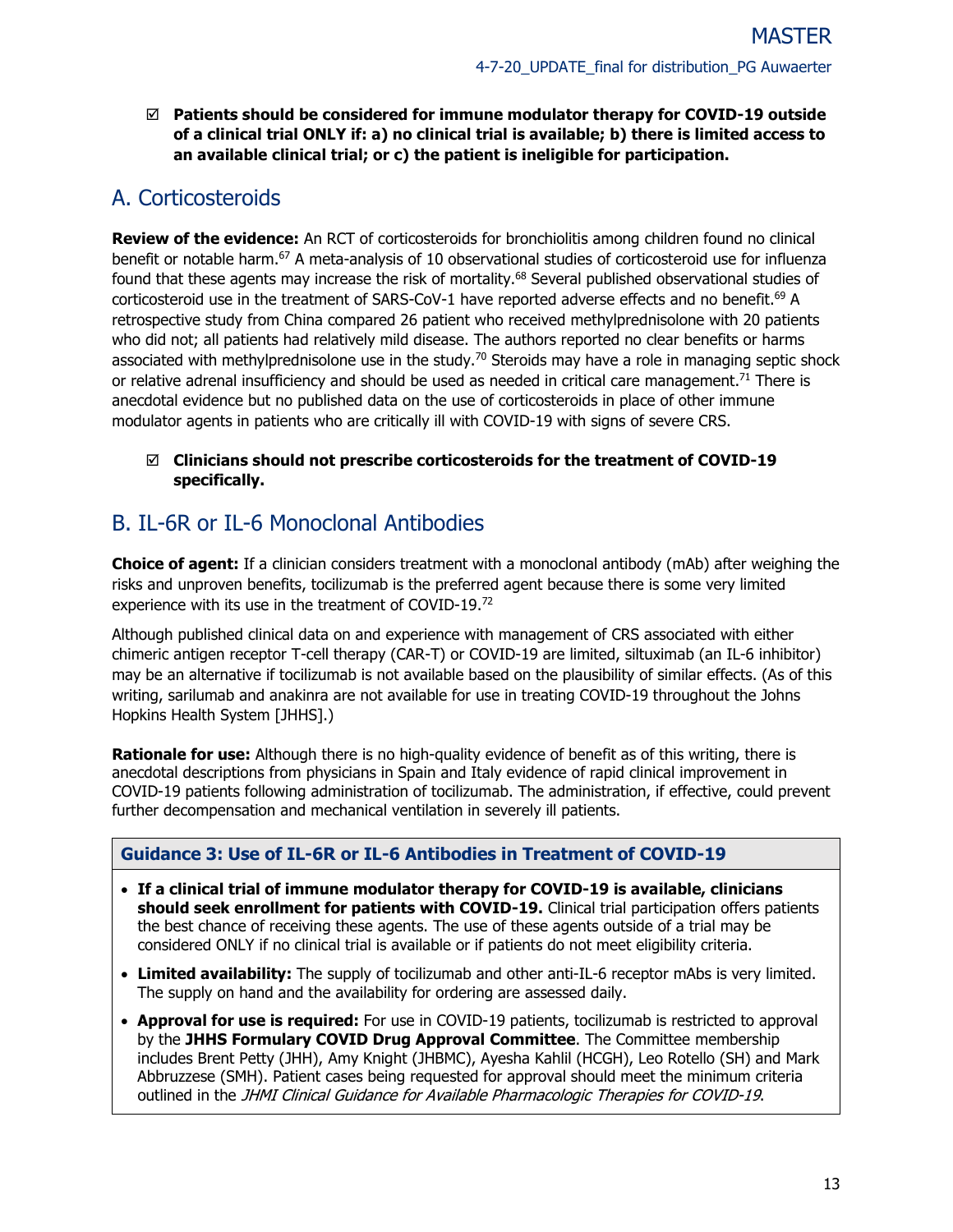## **Guidance 3: Use of IL-6R or IL-6 Antibodies in Treatment of COVID-19**

#### **Candidates for Treatment**

- Patients with COVID-19 and CRS who are at high risk of *severe* CRS may be considered for immune modulatory therapy if a clinical trial is not available; the suggested minimal criteria follows below. **All recommendations for treatment will be evaluated on an individual basis by the JHHS Formulary COVID Drug Approval Committee. Contact your institutional Committee member (noted above) to initiate discussion.**
- **Patients must meet the minimal criteria listed in each column [for either Row A or Row B] to be considered for evaluation by the COVID Drug Approval Committee.**
- **Priority is given to patients with progressive decline who are at risk of needing mechanical ventilation or who have been receiving mechanical ventilation for <24 hours.**

| Any 1 of these criteria                                                                                                                                                                                                             | <b>PLUS any 1 of these signs</b><br>persistently and at time<br>of assessment                                                                                                                                                                                                       | <b>PLUS all of these</b><br>laboratory criteria <sup>13,73,74</sup>                                                                                                                                               |
|-------------------------------------------------------------------------------------------------------------------------------------------------------------------------------------------------------------------------------------|-------------------------------------------------------------------------------------------------------------------------------------------------------------------------------------------------------------------------------------------------------------------------------------|-------------------------------------------------------------------------------------------------------------------------------------------------------------------------------------------------------------------|
| A. Low physiologic<br>reserve due to:<br>• Age $\geq 65$ years or<br>• Cardiomyopathy or<br>coronary artery disease or<br>• Lung disease or<br>• Stem cell or organ<br>transplant recipient or<br>End-stage renal disease<br>(ESRD) | • Fever $\geq$ 39° C or<br>• Hypotension (decrease in<br>mean arterial pressure<br>[MAP] by 10 mm Hg) $or$<br>• Progressive hypoxemia<br>sufficiently severe to require<br>4 to 6 liters of oxygen to<br>maintain oxygenation or<br>• Sustained respiratory rate<br>>30 breaths/min | • IL-6 level* $>100$ pg/mL or a 5-<br>fold increase from a prior level<br><b>OR</b><br>• All of the following:<br>- D-dimer level >1 µg/mL and<br>- CRP level $\geq$ 10 mg/mL and<br>- Ferritin level >1000 ng/mL |
| $B. < 65$ years                                                                                                                                                                                                                     | • Fever $\geq$ 39° C and<br>• Hypotension (decrease in<br>MAP by 10 mm Hg) and<br>• Progressive hypoxemia<br>sufficiently severe to require<br>4 to 6 liters of oxygen to<br>maintain oxygenation and<br>• Sustained respiratory rate<br>>30 breaths/min                            | • IL-6 level* $>100$ pg/mL or 5-fold<br>increase from a prior level<br><b>OR</b><br>• All of the following:<br>- D-dimer level $>1$ µg/mL and<br>- CRP level $\geq$ 10 mg/mL and<br>- Ferritin level >1000 ng/mL  |

\*At the time of this writing, IL-6 testing is available for send-out testing when ordered through the Epic system or at the JHMI clinical immunology laboratory through the use of the Paper Form 4 (Pathology/Immunology). Turn-around time is faster using the JH laboratory.

## **Dosing**

- Tocilizumab (preferred): 8 mg/kg once intravenously (IV) x one dose.<sup>75</sup>
	- Maximum dose should not exceed 800 mg.
	- Round dose to the nearest vial size (discuss with pharmacy).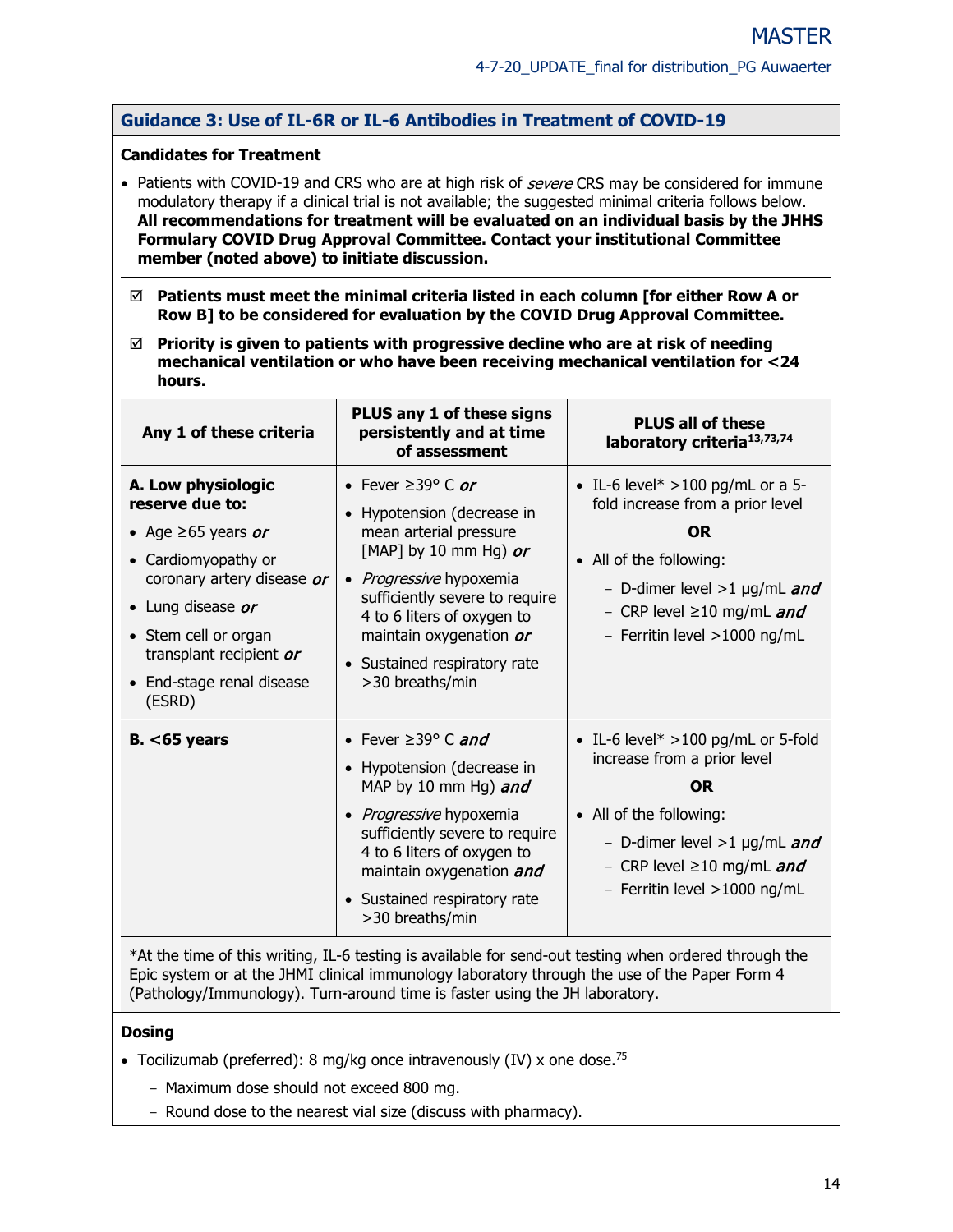#### **Guidance 3: Use of IL-6R or IL-6 Antibodies in Treatment of COVID-19**

- IL 6 levels should not be checked after administration of tocilizumab because this agent leads to upregulation of IL-6 expression. 75
- **Supply based on availability.**
- Siltuximab (alternative): 11 mg/kg once IV once intravenously (IV) x one dose.
	- Maximum dose should not exceed 1100 mg.
	- Round dose to the nearest vial size (discuss with pharmacy).
	- **Supply based on availability.**

#### **Monitoring**

- If a mAb is administered, clinicians should order tuberculosis (TB) screening, using T-SPOT.TB or QuantiFERON Gold, if screening has not been performed within the past 6 months. If results are positive, clinicians should refer patients for follow-up with an infectious diseases clinician who can establish a management plan for latent TB infection once COVID-19 is resolved.
	- mAb administration should **NOT** be delayed pending results of TB screening.
- Hepatitis B virus (HBV) testing and prophylaxis are not generally required for short duration administration of tocilizumab. If a patient is taking other immunosuppressive medication(s) and has known positive hepatitis B surface antigen (HBsAg), seek consultation with a clinician from Infectious Diseases.

**Evidence:** Severe CRS ("cytokine storm") occurs in some patients with COVID-19.<sup>62,63</sup> Serum studies in these patients have found increased levels of cytokines, including IL-6, IL-10, IL-2R, granulocytemacrophage colony-stimulating factor (GM-CSF), and tumor necrosis factor-alpha (TNF-α), that decline as patients recover.<sup>76</sup> Lymphopenia has also been reported, with a decline in CD4+ T cells and CD8+ T cells.76 This cytokine and lymphocyte profile has some similarities to that seen in CAR-T–associated CRS.66,77-80 Nonspecific inflammatory markers, including D-dimer, CRP, and ferritin are elevated in patients with CAR-T–associated CRS and with COVID-19–associated CRS.72,81 CAR-T– and COVID-19– associated CRS also have overlap with macrophage activation syndromes, such as hemophagocytic lymphohistiocytosis.<sup>82</sup>

Given the apparent CRS similarities, it is plausible that tocilizumab might have the same benefit in the treatment of COVID-19 as it does in CAR-T. Tocilizumab is an IL-6 receptor blocker that is FDA-approved for treatment of CAR-T–associated CRS. Its use in the treatment of COVID-19 has been described in anecdotal reports from physicians in Spain and Italy. In China, 21 patients were treated with tocilizumab, and a majority had a striking improvement in oxygen requirement within 24 hours post-administration.<sup>72</sup> This may suggest that that IL-6 inhibition plays a role in COVID-19. Of note, most of the patients in the study from China also received steroids and LPV/RTV before receiving tocilizumab. Several of these case series used a dose of 8 mg/kg. This dosing is supported by data on more rapid clearance of tocilizumab during CRS compared to healthy volunteers, by the standard dose for CAR-T CRS, and by the concentration- dependent half-life. 75

Siltuximab and sarilumab (IL-6 inhibitors) and anakinra (IL-1 inhibitor) have a theoretical benefit in the treatment of COVID-19–associated CRS and have the greatest similarity in effectiveness to tocilizumab. Some experts have considered these agents as alternatives if tocilizumab is unavailable. A case series of use of siltuximab has been reported from Italy. 83

**Risks, adverse effects, and toxicity:** Tocilizumab and other mAbs have FDA black box warnings for the risk of severe infections that can lead to hospitalization and death.<sup>84</sup> Long-term use of such mAbs increases the risk of bacterial, mycobacterial, and fungal infections and reactivation of herpes simplex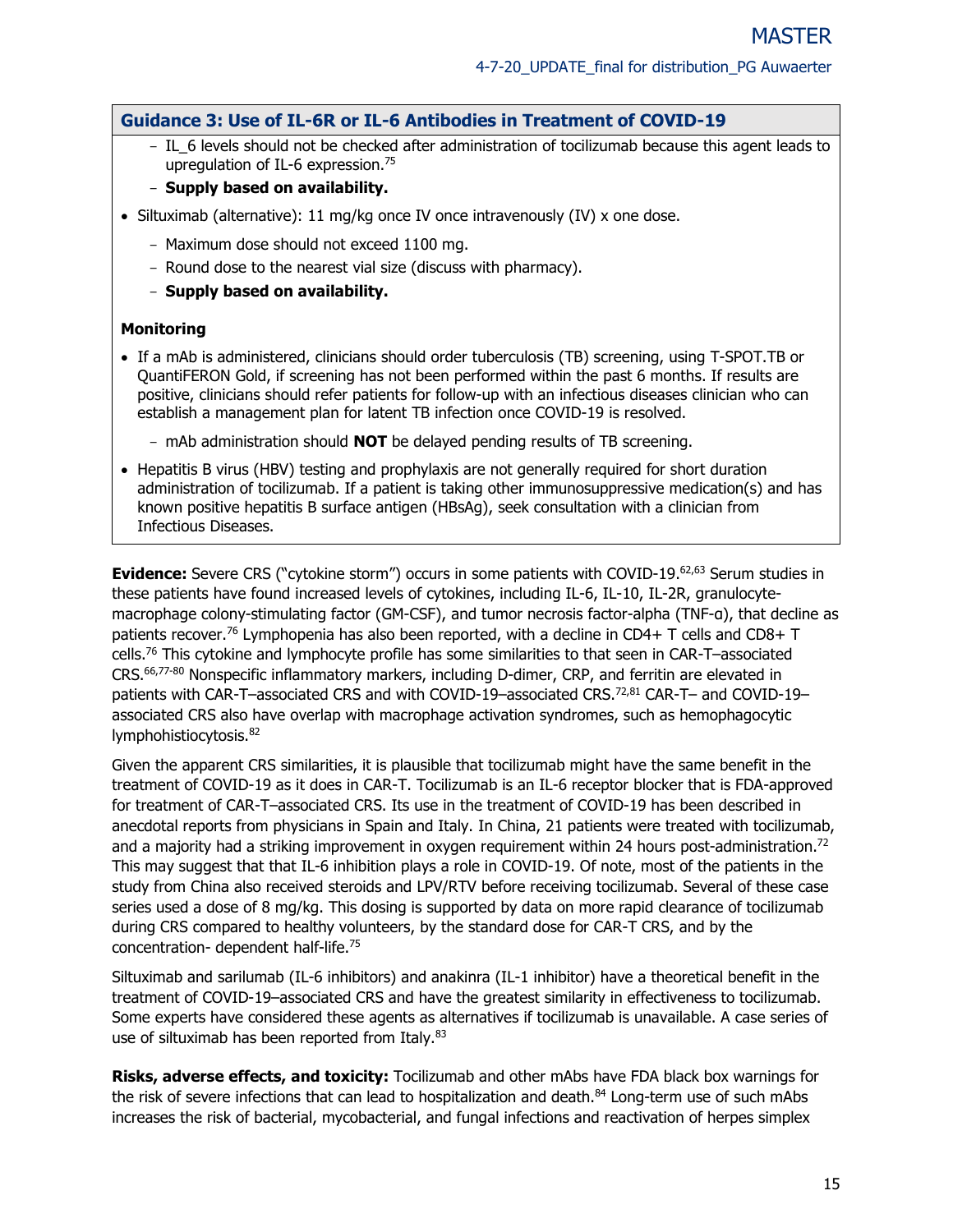and herpes zoster.<sup>84</sup> Notably, there are reports of an increased risk for TB and HBV reactivation in patients with rheumatologic diseases and long-term mAb use; these are not believed to be significant risks with a single dose.<sup>85-87</sup> However, there may be a risk of worsening of bacterial infections with shortterm use. <sup>88</sup> Patients with known and not yet controlled infection (e.g., bacteremia) should not receive mAbs until the bacterial infection is controlled. Antimicrobial prophylaxis should be continued in patients who are currently receiving it. It may be reasonable to restart antimicrobial prophylaxis for those in whom it was recently discontinued.

Adverse effects: The following adverse effects have been reported:<sup>84</sup>

- Infusion-related reactions
- Gastrointestinal (diarrhea, abdominal pain, gastric ulcer, stomatitis)
- Asymptomatic liver enzyme elevations
- Headache
- Hypertension
- Hematologic disorders (thrombocytopenia, leukopenia; nadir 2 to 5 days after infusion)
- Increased serum bilirubin, nephrolithiasis
- Rash
- Gastrointestinal perforation (typically secondary to diverticulitis)
- Hypersensitivity reactions (including anaphylaxis): <1% in long-term use and upon administration of the first dose

# <span id="page-15-0"></span>C. Convalescent Plasma or Serum-Containing Neutralizing Antibodies for Treatment of COVID-19

**Rationale for use:** The plausibility of convalescent plasma for treatment of COVID-19 is based on the treatment of infections and post-exposure prophylaxis for hepatitis A and B viruses, mumps, polio, measles, and rabies.<sup>89,90</sup> Some studies have suggested benefit in the treatment of influenza, SARS-CoV-1, and MERS-CoV. $91,92$  A case series of 5 patients with COVID-19 suggested benefit.  $93$ 

**Note:** The FDA has approved investigational use of convalescent plasma but the FDA does not supply the plasma; clinicians must procure it from a blood bank. The JH blood bank does not have COVID-19 convalescent plasma as of this writing. See: U.S. FDA [Investigational COVID-19 Convalescent Plasma -](https://www.fda.gov/vaccines-blood-biologics/investigational-new-drug-ind-or-device-exemption-ide-process-cber/investigational-covid-19-convalescent-plasma-emergency-inds) [Emergency INDs](https://www.fda.gov/vaccines-blood-biologics/investigational-new-drug-ind-or-device-exemption-ide-process-cber/investigational-covid-19-convalescent-plasma-emergency-inds).

**Risks:** The risks associated with use of convalescent plasma include pathogen transmission, allergic transfusion reactions, transfusion-associated circulatory overload (TACO), and transfusion-related acute lung injury (TRALI). 94,95

**Inclusion criteria:** The FDA has authorized an [eIND application](https://www.fda.gov/vaccines-blood-biologics/investigational-new-drug-ind-or-device-exemption-ide-process-cber/investigational-covid-19-convalescent-plasma-emergency-inds) for expanded access to convalescent plasma for patients who meet the following criteria (as for any IND use, informed consent is required):

- Laboratory-confirmed COVID-19  $and$  severe or immediately life-threatening complications of COVID-19
- Severe complications of COVID-19 include any of the following:
	- Dyspnea
		- Respiratory rate ≥30 breaths/minute
		- SaO2 ≤93%
		- Arterial partial pressure (PaO2) to fraction of inspired oxygen (FiO2) <300 mm Hg
		- Lung infiltrates >50% within 48 hours (imaging modality not specified in FDA eIND)
	- Life-threatening complications of COVID-19 include any of the following: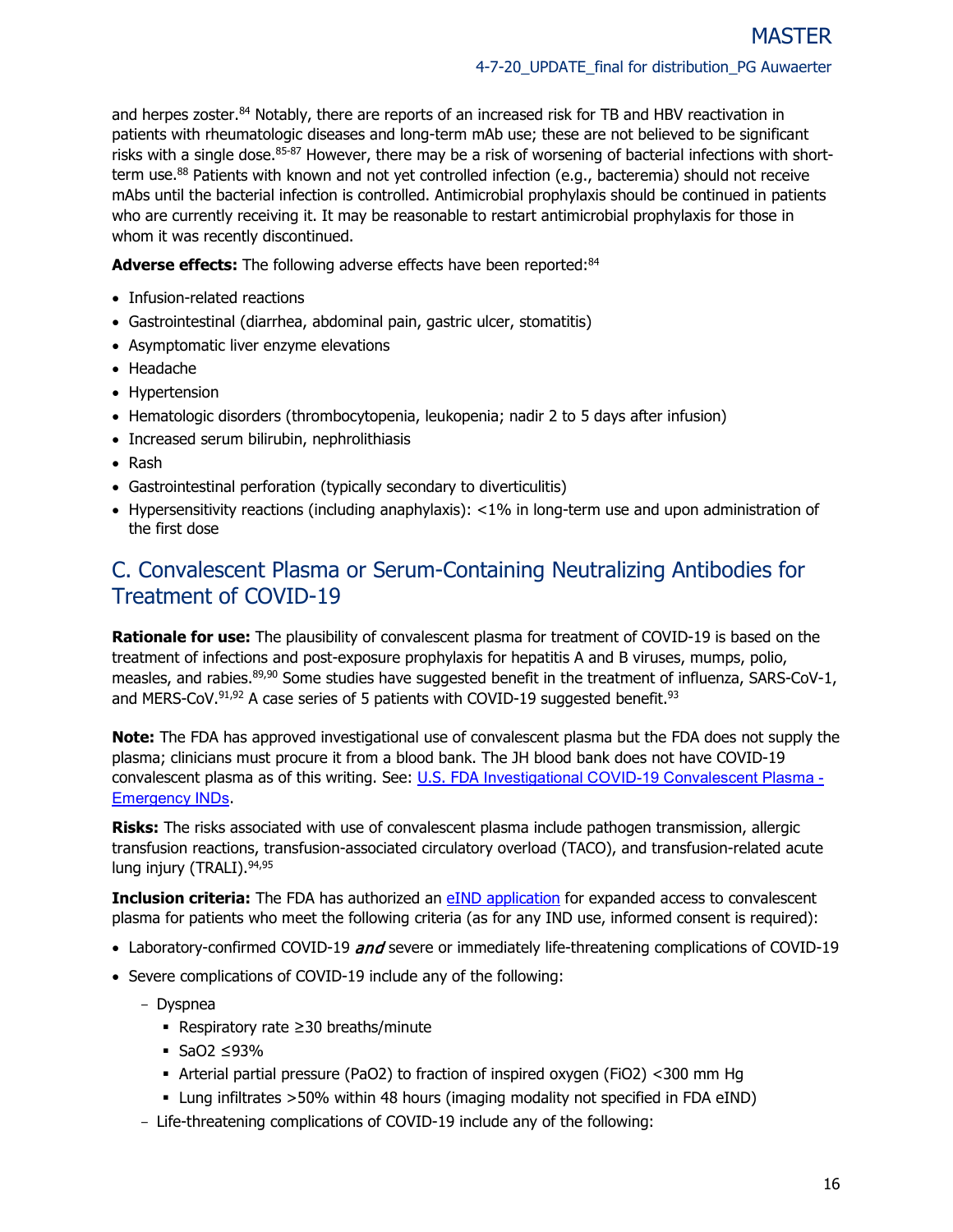- **Respiratory failure**
- **Septic shock**
- Multi-organ failure

# <span id="page-16-0"></span>D. Intravenous Immune Globulin (IVIG)

## **IVIG should only be used for COVID-19 in the setting of a clinical trial.**

**Rationale for use:** IVIG (non-convalescent) is used to modulate immune response by interacting with antibodies and complement and blocking receptors on immune cells.<sup>96</sup> IVIG has been used in treatment of multiple conditions to control pathogenic inflammation, <sup>97</sup> including SARS and COVID-19. A case series of 3 patients reported on the use of IVIG at the point of clinical deterioration and presumed shift to cytokine dysregulation.<sup>98</sup> All 3 patients were admitted to the hospital with mild COVID-19 symptoms, but deteriorated clinically several days after admission. Within 1 to 2 days of IVIG administration, all 3 patients had clinical improvement. More robust clinical data are needed to understand whether IVIG has a therapeutic role in COVID-19.

# <span id="page-16-1"></span>E. Other Potential Immunotherapies for COVID-19

## **The agents below should be used to treat COVID-19 only in the setting of a clinical trial.**

Additional cytokine pathway targets that may have value in managing COVID-19 are listed and discussed below. These agents have been used in isolated CAR-T case scenarios (unpublished), treatment of COVID-19 (unpublished), or treatment of macrophage activation syndrome, or are being tested in clinical trials for COVID-19 [\(clinicaltrials.gov\)](https://www.clinicaltrials.gov/). At present, there is a lack of available data on their use for treatment of COVID-19. The theoretical justification for the use of these agents is described below.

**Janus kinase (JAK) inhibitors:** The JAK inhibitors ruxolitinib and fedratinib are FDA- approved for use in treatment of myelofibrosis and polycythemia vera. Ruxolitinib results in the downregulation of TNF-α, IL-5, IL-6, and IL-1B in T cells in vitro and in vivo.<sup>99</sup> Hence, these inhibitors may be useful against uncontrolled inflammation, such as that seen with COVID-19.

**Anti-IL1:** Anakinra is an IL-1 receptor antagonist that blocks the biologic activity of IL-1. Given the role of monocyte-derived IL-1 and IL-6 in CAR-T–associated CRS,78 anakinra is being explored as a treatment for severe adverse effects of CAR-T (see [NCT04148430,](https://clinicaltrials.gov/ct2/show/NCT04148430) [NCT04205838\)](https://clinicaltrials.gov/ct2/show/NCT04205838).

**Anti–GM-CSF mAb:** Lenzilumab is an mAb that neutralizes human GM-CSF; in vitro data suggest it may limit CRS. A clinical trial in humans is currently underway (see [NCT04314843\)](https://clinicaltrials.gov/ct2/show/NCT04314843). Given the role of GM-CSF in inflammation and COVID-19, $82$  lenzilumab may potentially be useful in the management of COVID-19 (phase III trial synopsis submitted to FDA).

**Hydroxymethylglutaryl-CoA (HMG Co-A) reductase inhibitors (statins):** In addition to altering cholesterol synthesis, these agents have an anti-inflammatory role. Statins may modify SARS-CoV-2 mediated inflammation.<sup>100</sup>

**TNF-**α **inhibitor:** Etanercept is a TNF-α blocker with limited experience in CAR-T–associated CRS. One reported case of CART-T-associated CRS did not improve with etanercept use.<sup>101</sup> Based on this limited experience, etanercept is not presently recommended for treatment of COVID-19.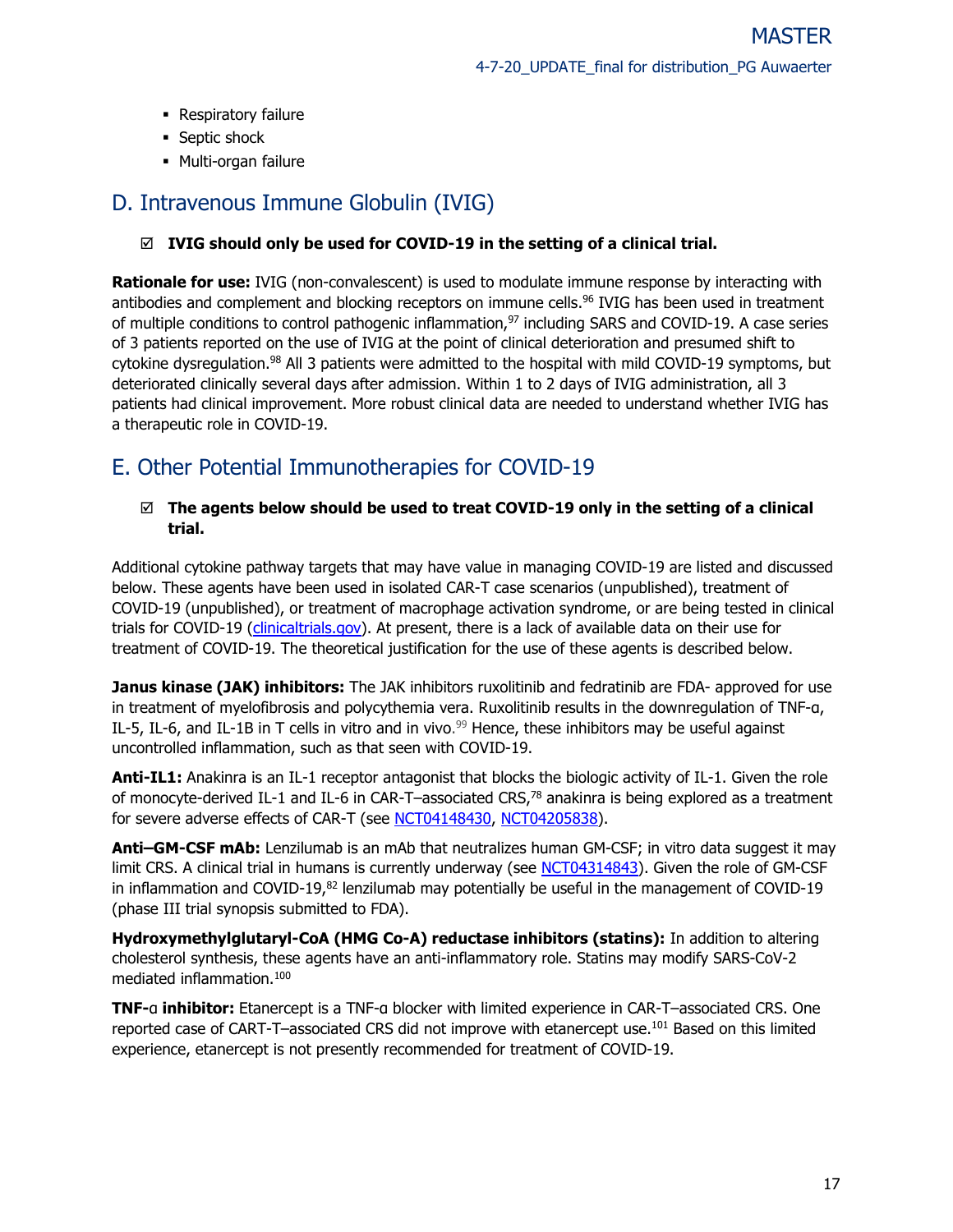# <span id="page-17-0"></span>**References**

- 1. Chen J, Liu D, Liu L, et al. Preprint: A pilot study of hydroxychloroquine in treatment of patients with common coronavirus disease-19 (COVID-19). *J Zhejiang University.* 2020:[Epub ahead of print].<https://doi.org/10.3785/j.issn.1008-9292.2020.03.03>
- 2. Cao B, Wang Y, Wen D, et al. A trial of lopinavir-ritonavir in adults hospitalized with severe COVID-19. N Engl J Med. 2020: [Epub ahead of print]. <https://www.ncbi.nlm.nih.gov/pubmed/32187464>
- 3. Yan D, Liu XY, Zhu YN, et al. Preprint: Factors associated with prolonged viral shedding and impact of Lopinavir/Ritonavir treatment in patients with SARS-CoV-2 infection. [https://www.medrxiv.org/content/10.1101/2020.03.22.20040832v2.](https://www.medrxiv.org/content/10.1101/2020.03.22.20040832v2) Published 2020. Accessed 30 March 2020.
- 4. Kawai N, Ikematsu H, Iwaki N, et al. Factors influencing the effectiveness of oseltamivir and amantadine for the treatment of influenza: a multicenter study from Japan of the 2002-2003 influenza season. Clin Infect Dis. 2005;40(9):1309-1316. <https://www.ncbi.nlm.nih.gov/pubmed/15825034>
- 5. Rainsford KD, Parke AL, Clifford-Rashotte M, Kean WF. Therapy and pharmacological properties of hydroxychloroquine and chloroquine in treatment of systemic lupus erythematosus, rheumatoid arthritis and related diseases. Inflammopharmacology. 2015;23(5):231-269. <https://www.ncbi.nlm.nih.gov/pubmed/26246395>
- 6. American College of Cardiology. Ventricular arrhythmia risk due to hydroxychloroquineazithromycin treatment For COVID-19. [https://www.acc.org/latest-in](https://www.acc.org/latest-in-cardiology/articles/2020/03/27/14/00/ventricular-arrhythmia-risk-due-to-hydroxychloroquine-azithromycin-treatment-for-covid-19)[cardiology/articles/2020/03/27/14/00/ventricular-arrhythmia-risk-due-to-hydroxychloroquine](https://www.acc.org/latest-in-cardiology/articles/2020/03/27/14/00/ventricular-arrhythmia-risk-due-to-hydroxychloroquine-azithromycin-treatment-for-covid-19)[azithromycin-treatment-for-covid-19.](https://www.acc.org/latest-in-cardiology/articles/2020/03/27/14/00/ventricular-arrhythmia-risk-due-to-hydroxychloroquine-azithromycin-treatment-for-covid-19) Published 2020. Updated March 29. Accessed 2020 April 1.
- 7. Chatre C, Roubille F, Vernhet H, Jorgensen C, Pers YM. Cardiac complications attributed to chloroquine and hydroxychloroquine: a systematic review of the literature. *Drug Saf.* 2018;41(10):919-931.<https://www.ncbi.nlm.nih.gov/pubmed/29858838>
- 8. Mohammad S, Clowse MEB, Eudy AM, Criscione-Schreiber LG. Examination of hydroxychloroquine use and hemolytic anemia in G6PDH-deficient patients. Arthritis Care Res (Hoboken). 2018;70(3):481-485.<https://www.ncbi.nlm.nih.gov/pubmed/28556555>
- 9. Marmor MF, Kellner U, Lai TY, Melles RB, Mieler WF. Recommendations on screening for chloroquine and hydroxychloroquine retinopathy (2016 revision). Ophthalmology. 2016;123(6):1386-1394.<https://www.ncbi.nlm.nih.gov/pubmed/26992838>
- 10. Van Kerkhove MD, Cooper MJ, Cost AA, Sanchez JL, Riley S. Risk factors for severe outcomes among members of the United States military hospitalized with pneumonia and influenza, 2000- 2012. Vaccine. 2015;33(49):6970-6976.<https://www.ncbi.nlm.nih.gov/pubmed/26494627>
- 11. Van Kerkhove MD, Vandemaele KA, Shinde V, et al. Risk factors for severe outcomes following 2009 influenza A (H1N1) infection: a global pooled analysis. PLoS Med. 2011;8(7):e1001053. <https://www.ncbi.nlm.nih.gov/pubmed/21750667>
- 12. Sheth AN, Althoff KN, Brooks JT. Influenza susceptibility, severity, and shedding in HIV-infected adults: a review of the literature. Clin Infect Dis. 2011;52(2):219-227. <https://www.ncbi.nlm.nih.gov/pubmed/21288848>
- 13. Zhou F, Yu T, Du R, et al. Clinical course and risk factors for mortality of adult inpatients with COVID-19 in Wuhan, China: a retrospective cohort study. Lancet. 2020:[Epub ahead of print]. <https://www.ncbi.nlm.nih.gov/pubmed/32171076>
- 14. Wu C, Chen X, Cai Y, et al. Risk factors associated with acute respiratory distress syndrome and death in patients with coronavirus disease 2019 pneumonia in Wuhan, China. JAMA Intern Med. 2020:[Epub ahead of print].<https://www.ncbi.nlm.nih.gov/pubmed/32167524>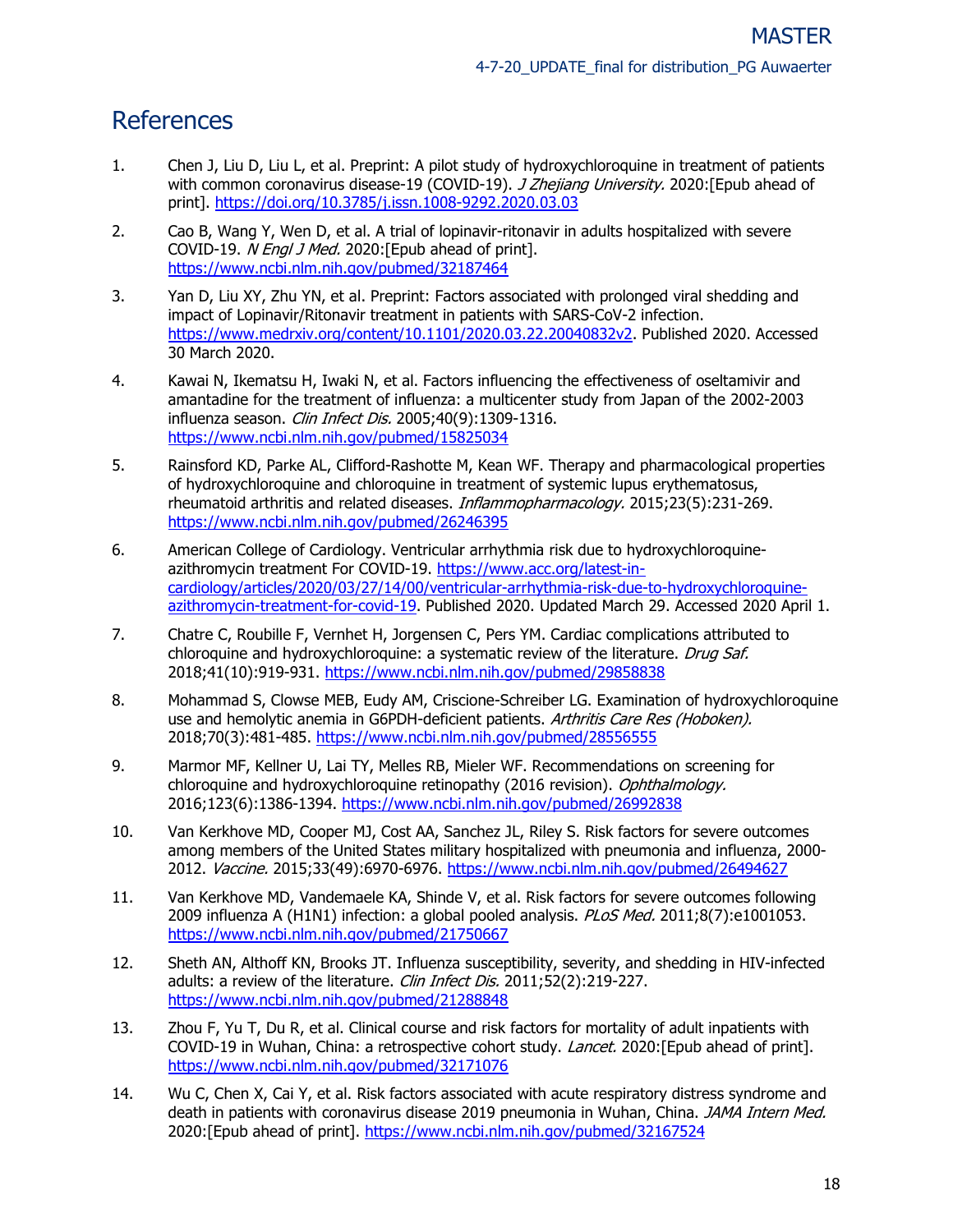- 15. CDC. Preliminary estimates of the prevalence of selected underlying health conditions among patients with Coronavirus Disease 2019 — United States, February 12-March 28, 2020. MMWR Morb Mortal Wkly Rep. 2020;69:382-386.<http://dx.doi.org/10.15585/mmwr.mm6913e2>
- 16. FDA. Request for emergency use authorization for use of chloroquine phosphate or hydroxychloroquine sulfate supplied from the strategic national stockpile for treatment of 2019 coronavirus disease [https://www.fda.gov/media/136534/download.](https://www.fda.gov/media/136534/download) Published 2020. Accessed 30 March 2020.
- 17. Gautret P, Lagier J-C, Parola P, et al. Hydroxychloroquine and azithromycin as a treatment of COVID-19: results of an open-label non-randomized clinical trial. Int J Antimicrob Agents. 2020(2020 March 19):[Epub ahead of print].<https://www.ncbi.nlm.nih.gov/pubmed/32205204>
- 18. Rosenbaum L. Facing Covid-19 in Italy--ethics, logistics, and therapeutics on the epidemic's front line. N Engl J Med. 2020: [Epub ahead of print].<https://www.ncbi.nlm.nih.gov/pubmed/32187459>
- 19. Yao X, Ye F, Zhang M, et al. In vitro antiviral activity and projection of optimized dosing design of hydroxychloroquine for the treatment of severe acute respiratory syndrome coronavirus 2 (SARS-CoV-2). Clin Infect Dis. 2020: [Epub ahead of print]. <https://www.ncbi.nlm.nih.gov/pubmed/32150618>
- 20. Barnard DL, Hubbard VD, Burton J, et al. Inhibition of severe acute respiratory syndromeassociated coronavirus (SARSCoV) by calpain inhibitors and beta-D-N4-hydroxycytidine. Antivir Chem Chemother. 2004;15(1):15-22.<https://www.ncbi.nlm.nih.gov/pubmed/15074711>
- 21. Dowall SD, Bosworth A, Watson R, et al. Chloroquine inhibited Ebola virus replication in vitro but failed to protect against infection and disease in the in vivo guinea pig model. *J Gen Virol.* 2015;96(12):3484-3492.<https://www.ncbi.nlm.nih.gov/pubmed/26459826>
- 22. Chauhan A, Tikoo A. The enigma of the clandestine association between chloroquine and HIV-1 infection. HIV Med. 2015;16(10):585-590.<https://www.ncbi.nlm.nih.gov/pubmed/26238012>
- 23. Paton NI, Goodall RL, Dunn DT, et al. Effects of hydroxychloroquine on immune activation and disease progression among HIV-infected patients not receiving antiretroviral therapy: a randomized controlled trial. JAMA. 2012;308(4):353-361. <https://www.ncbi.nlm.nih.gov/pubmed/22820788>
- 24. Chen Z, Hu J, Zhang Z, et al. Preprint: Efficacy of hydroxychloroquine in patients with COVID-19: results of a randomized clinical trial. [https://www.medrxiv.org/content/10.1101/2020.03.22.20040758v2.](https://www.medrxiv.org/content/10.1101/2020.03.22.20040758v2) Published 2020. Accessed 3 April 2020.
- 25. Gautret P, Lagier JC, Parola P, et al. Clinical and microbiological effect of a combination of hydroxychloroquine and azithromycin in 80 COVID-19 patients with at least a six-day follow up: an observational study [https://www.mediterranee-infection.com/wp](https://www.mediterranee-infection.com/wp-content/uploads/2020/03/COVID-IHU-2-1.pdf)[content/uploads/2020/03/COVID-IHU-2-1.pdf.](https://www.mediterranee-infection.com/wp-content/uploads/2020/03/COVID-IHU-2-1.pdf) Published 2020. Accessed 3 April 2020.
- 26. Molina JM, Delaugerre C, Le Goff J, et al. Journal pre-proof: No evidence of rapid antiviral clearance or clinical benefit with the combination of hydroxychloroquine and azithromycin in patients with severe COVID-19 infection. *Med Mal Infect.* 2020:[Epub ahead of print]. <https://www.sciencedirect.com/science/article/pii/S0399077X20300858?via%3Dihub>
- 27. Arentz M, Yim E, Klaff L, et al. Characteristics and outcomes of 21 critically ill patients with COVID-19 in Washington State. JAMA. 2020:[Epub ahead of print]. <https://doi.org/10.1001/jama.2020.4326>
- 28. Unubol M, Ayhan M, Guney E. Hypoglycemia induced by hydroxychloroquine in a patient treated for rheumatoid arthritis. J Clin Rheumatol. 2011;17(1):46-47. <https://www.ncbi.nlm.nih.gov/pubmed/21169846>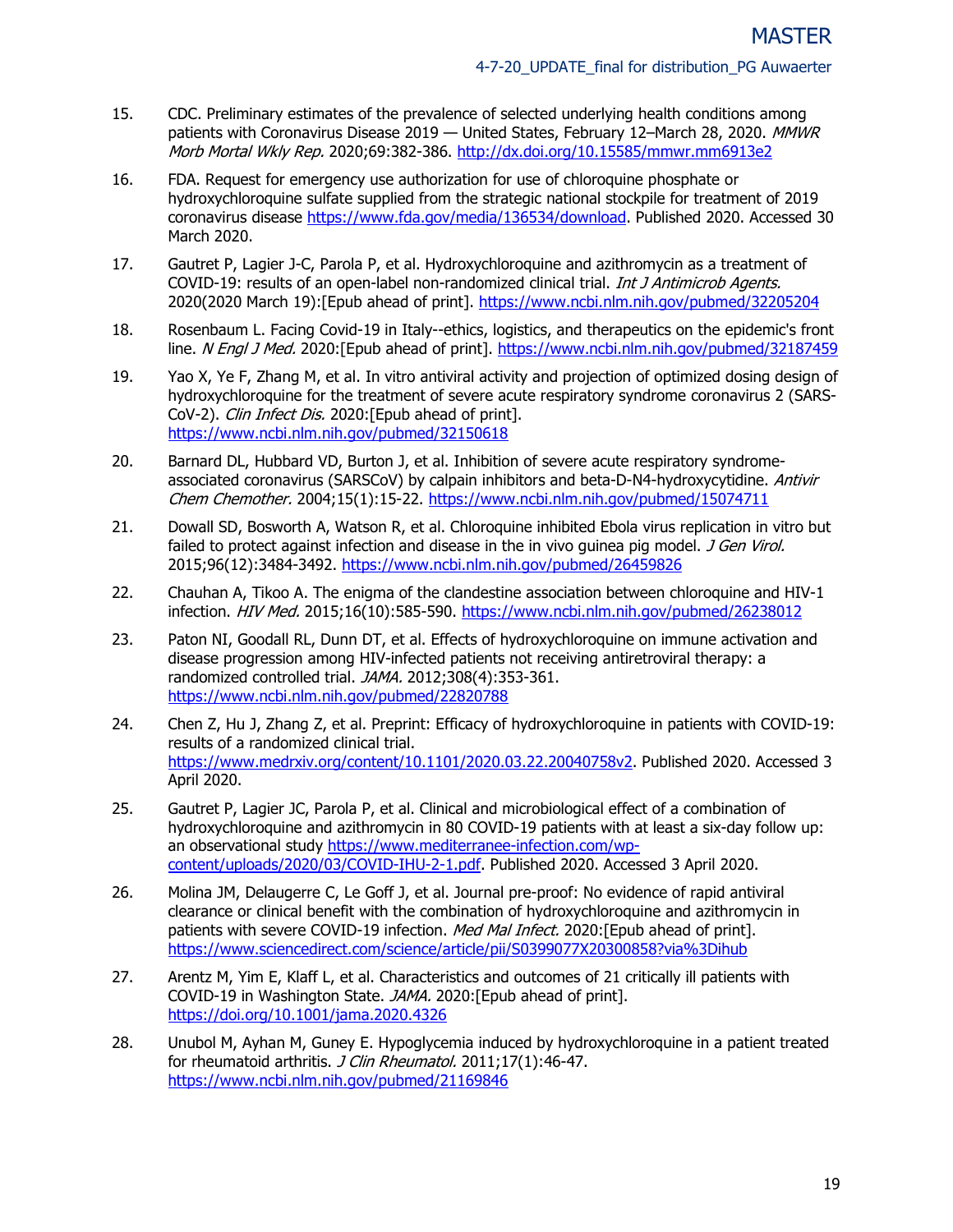- 29. Winter EM, Schrander-van der Meer A, Eustatia-Rutten C, Janssen M. Hydroxychloroquine as a glucose lowering drug. BMJ Case Rep. 2011:bcr0620114393. <https://www.ncbi.nlm.nih.gov/pubmed/22675089>
- 30. Cansu DU, Korkmaz C. Hypoglycaemia induced by hydroxychloroquine in a non-diabetic patient treated for RA. Rheumatology (Oxford). 2008;47(3):378-379. <https://www.ncbi.nlm.nih.gov/pubmed/18222983>
- 31. Shojania K, Koehler BE, Elliott T. Hypoglycemia induced by hydroxychloroquine in a type II diabetic treated for polyarthritis. *J Rheumatol.* 1999;26(1):195-196. <https://www.ncbi.nlm.nih.gov/pubmed/9918262>
- 32. El-Solia A, Al-Otaibi K, Ai-Hwiesh AK. Hydroxychloroquine-induced hypoglycaemia in non-diabetic renal patient on peritoneal dialysis. BMJ Case Rep. 2018:bcr-2017-223639. <https://www.ncbi.nlm.nih.gov/pubmed/29669768>
- 33. Drent M, Proesmans VLJ, Elfferich MDP, et al. Ranking self-reported gastrointestinal side effects of pharmacotherapy in sarcoidosis. *Lung.* 2020:[Epub ahead of print]. <https://www.ncbi.nlm.nih.gov/pubmed/31960165>
- 34. Liu LJ, Yang YZ, Shi SF, et al. Effects of hydroxychloroquine on proteinuria in IgA nephropathy: A randomized controlled trial. Am J Kidney Dis. 2019;74(1):15-22. <https://www.ncbi.nlm.nih.gov/pubmed/30922594>
- 35. Lee W, Ruijgrok L, Boxma-de Klerk B, et al. Efficacy of hydroxychloroquine in hand osteoarthritis: a randomized, double-blind, placebo-controlled trial. Arthritis Care Res (Hoboken). 2018;70(9):1320-1325.<https://www.ncbi.nlm.nih.gov/pubmed/29125901>
- 36. Arnaout A, Robertson SJ, Pond GR, et al. A randomized, double-blind, window of opportunity trial evaluating the effects of chloroquine in breast cancer patients. Breast Cancer Res Treat. 2019;178(2):327-335.<https://www.ncbi.nlm.nih.gov/pubmed/31392517>
- 37. FDA. Plaquenil (hydroxychloroquine sulfate) tablets, USP. [https://www.accessdata.fda.gov/drugsatfda\\_docs/label/2017/009768s037s045s047lbl.pdf.](https://www.accessdata.fda.gov/drugsatfda_docs/label/2017/009768s037s045s047lbl.pdf) Published 2017. Updated January. Accessed 2020 March 21.
- 38. FDA. Aralen (chloroquine phosphate), USP. [https://www.accessdata.fda.gov/drugsatfda\\_docs/label/2017/006002s044lbl.pdf.](https://www.accessdata.fda.gov/drugsatfda_docs/label/2017/006002s044lbl.pdf) Published 2017. Accessed 2020 March 21.
- 39. Wang M, Cao R, Zhang L, et al. Remdesivir and chloroquine effectively inhibit the recently emerged novel coronavirus (2019-nCoV) in vitro. Cell Res. 2020;30(3):269-271. <https://www.ncbi.nlm.nih.gov/pubmed/32020029>
- 40. Sheahan TP, Sims AC, Graham RL, et al. Broad-spectrum antiviral GS-5734 inhibits both epidemic and zoonotic coronaviruses. Sci Transl Med. 2017;9(396):eaal3653. <https://www.ncbi.nlm.nih.gov/pubmed/28659436>
- 41. Mulangu S, Dodd LE, Davey RT, Jr., et al. A randomized, controlled trial of Ebola virus disease therapeutics. N Engl J Med. 2019;381(24):2293-2303. <https://www.ncbi.nlm.nih.gov/pubmed/31774950>
- 42. de Wit E, Feldmann F, Cronin J, et al. Prophylactic and therapeutic remdesivir (GS-5734) treatment in the rhesus macaque model of MERS-CoV infection. Proc Natl Acad Sci U S A. 2020:[Epub ahead of print].<https://www.ncbi.nlm.nih.gov/pubmed/32054787>
- 43. Sheahan TP, Sims AC, Leist SR, et al. Comparative therapeutic efficacy of remdesivir and combination lopinavir, ritonavir, and interferon beta against MERS-CoV. Nat Commun. 2020;11(1):222.<https://www.ncbi.nlm.nih.gov/pubmed/31924756>
- 44. Holshue ML, DeBolt C, Lindquist S, et al. First case of 2019 novel coronavirus in the United States. N Engl J Med. 2020;382(10):929-936.<https://www.ncbi.nlm.nih.gov/pubmed/32004427>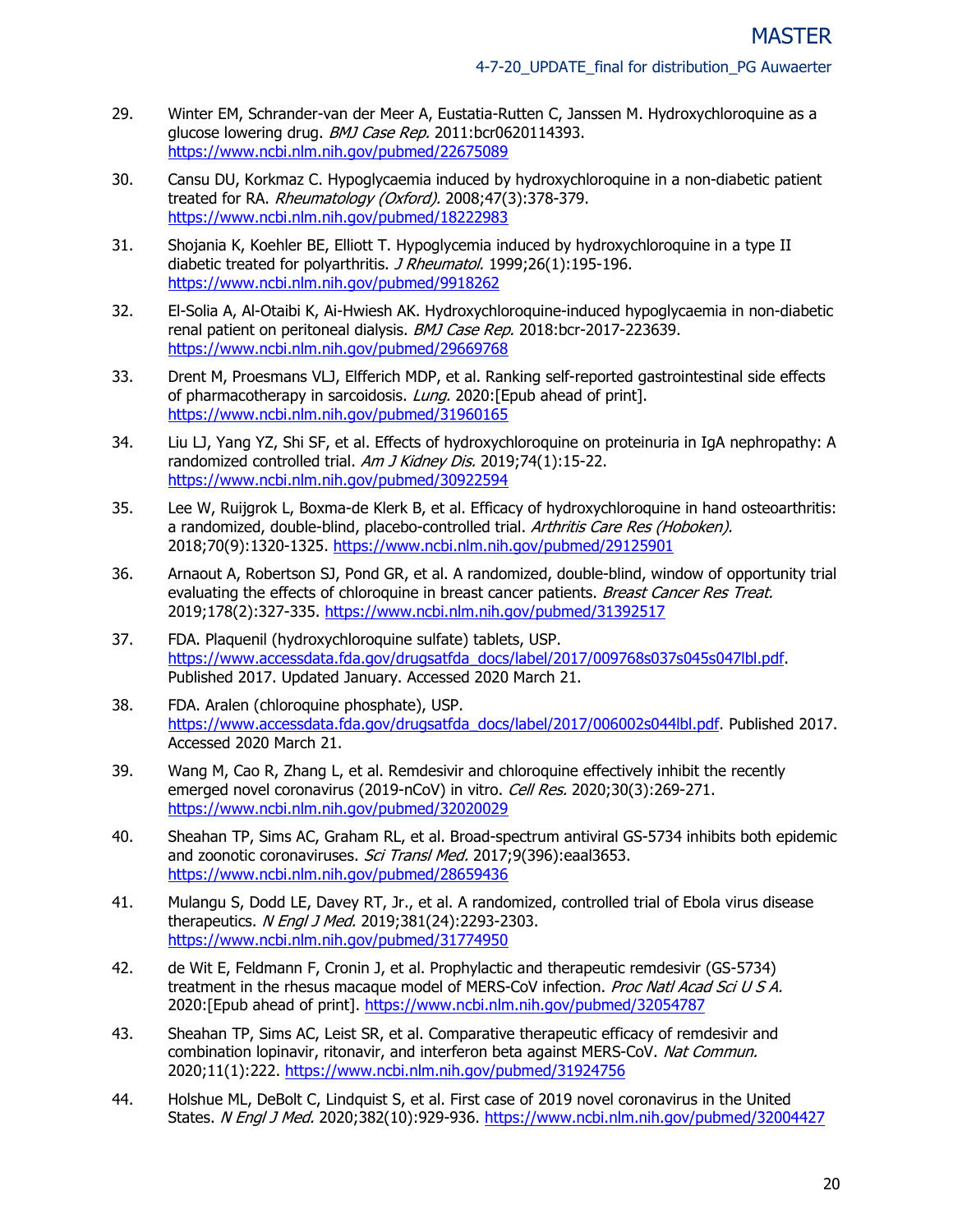- 45. Hoffmann M, Kleine-Weber H, Schroeder S, et al. SARS-CoV-2 cell entry depends on ACE2 and TMPRSS2 and is blocked by a clinically proven protease inhibitor. Cell. 2020: [Epub ahead of print].<https://www.ncbi.nlm.nih.gov/pubmed/32142651>
- 46. Ferrario CM, Jessup J, Chappell MC, et al. Effect of angiotensin-converting enzyme inhibition and angiotensin II receptor blockers on cardiac angiotensin-converting enzyme 2. Circulation. 2005;111(20):2605-2610.<https://www.ncbi.nlm.nih.gov/pubmed/15897343>
- 47. Vaduganathan M, Vardeny O, Michel T, McMurray JJV, Pfeffer MA, Solomon SD. Renin– angiotensin–aldosterone system inhibitors in patients with Covid-19. N Engl J Med. 2020. <https://www.nejm.org/doi/full/10.1056/NEJMsr2005760>
- 48. Arabi YM, Deeb AM, Al-Hameed F, et al. Macrolides in critically ill patients with Middle East Respiratory Syndrome. Int J Infect Dis. 2019;81:184-190. <https://www.ncbi.nlm.nih.gov/pubmed/30690213>
- 49. Wang Q, Zhao Y, Chen X, Hong A. Preprint: Virtual screening of approved clinic drugs with main protease (3CLpro) reveals potential inhibitory effects on SARS-CoV-2. [https://www.preprints.org/manuscript/202003.0144/v1.](https://www.preprints.org/manuscript/202003.0144/v1) Published 2020. Updated March 8. Accessed 2020 March 21.
- 50. Chen C, Huang J, Cheng Z, et al. Preprint: Favipiravir versus arbidol for COVID-19: a randomized clinical trial. [https://www.medrxiv.org/content/10.1101/2020.03.17.20037432v1.full.pdf.](https://www.medrxiv.org/content/10.1101/2020.03.17.20037432v1.full.pdf) Published 2020. Accessed 2020 March 22.
- 51. Cai Q, Yang M, Liu D, et al. Preprint: Experimental treatment with favipiravir for COVID-19: an open-label control study. [https://www.sciencedirect.com/science/article/pii/S2095809920300631.](https://www.sciencedirect.com/science/article/pii/S2095809920300631) Published 2020. Updated March 18. Accessed 2020 March 22.
- 52. Amici C, Di Caro A, Ciucci A, et al. Indomethacin has a potent antiviral activity against SARS coronavirus. Antivir Ther. 2006;11(8):1021-1030. <https://www.ncbi.nlm.nih.gov/pubmed/17302372>
- 53. Fang L, Karakiulakis G, Roth M. Are patients with hypertension and diabetes mellitus at increased risk for COVID-19 infection? Lancet Respir Med. 2020:[Epub ahead of print]. <https://www.ncbi.nlm.nih.gov/pubmed/32171062>
- 54. Caly L, Druce JD, Catton MG, Jans DA, Wagstaff KM. Preprint: The FDA-approved drug Ivermectin inhibits the replication of SARS-CoV-2 in vitro. Antiviral Res. 2020:[Epub ahead of print].<https://doi.org/10.1016/j.antiviral.2020.104787>
- 55. Cao J, Forrest JC, Zhang X. A screen of the NIH Clinical Collection small molecule library identifies potential anti-coronavirus drugs. Antiviral Res. 2015;114:1-10. <https://www.ncbi.nlm.nih.gov/pubmed/25451075>
- 56. Wang D, Hu B, Hu C, et al. Clinical characteristics of 138 hospitalized patients with 2019 novel coronavirus-infected pneumonia in Wuhan, China. JAMA. 2020. <https://www.ncbi.nlm.nih.gov/pubmed/32031570>
- 57. China National Health Commission. Chinese Clinical Guidance for COVID-19 Pneumonia Diagnosis and Treatment (7th edition). [http://kjfy.meetingchina.org/msite/news/show/cn/3337.html.](http://kjfy.meetingchina.org/msite/news/show/cn/3337.html) Published 2020. Updated Mar 4. Accessed 2020 Mar 21.
- 58. Momattin H, Mohammed K, Zumla A, Memish ZA, Al-Tawfiq JA. Therapeutic options for Middle East respiratory syndrome coronavirus (MERS-CoV)--possible lessons from a systematic review of SARS-CoV therapy. *Int J Infect Dis.* 2013;17(10):e792-798. <https://www.ncbi.nlm.nih.gov/pubmed/23993766>
- 59. Arabi YM, Shalhoub S, Mandourah Y, et al. Ribavirin and interferon therapy for critically ill patients with Middle East Respiratory Syndrome: A multicenter observational study. Clin Infect Dis. 2019.<https://www.ncbi.nlm.nih.gov/pubmed/31925415>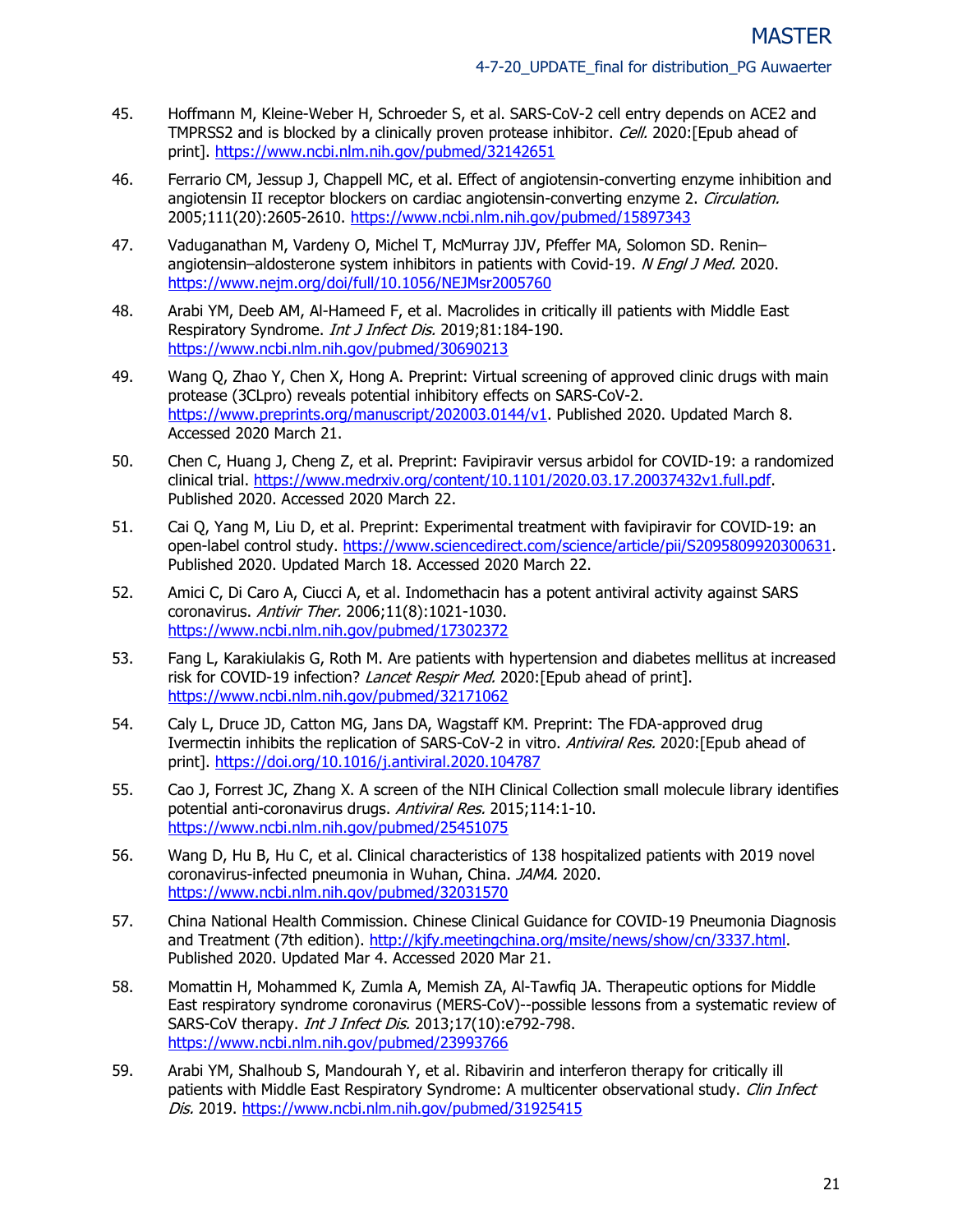- 60. Fowler AA, 3rd, Truwit JD, Hite RD, et al. Effect of vitamin C infusion on organ failure and biomarkers of inflammation and vascular injury in patients with sepsis and severe acute respiratory failure: The CITRIS-ALI randomized clinical trial. JAMA. 2019;322(13):1261-1270. <https://www.ncbi.nlm.nih.gov/pubmed/31573637>
- 61. Hemila H. Zinc lozenges may shorten the duration of colds: a systematic review. Open Respir Med J. 2011;5:51-58.<https://www.ncbi.nlm.nih.gov/pubmed/21769305>
- 62. Guan WJ, Ni ZY, Hu Y, et al. Clinical characteristics of coronavirus disease 2019 in China. N Engl J Med. 2020.<https://www.ncbi.nlm.nih.gov/pubmed/32109013>
- 63. Huang C, Wang Y, Li X, et al. Clinical features of patients infected with 2019 novel coronavirus in Wuhan, China. *Lancet.* 2020;395(10223):497-506. <https://www.ncbi.nlm.nih.gov/pubmed/31986264>
- 64. Lescure FX, Boudama L, Nguyen D, et al. Clinical and virological data of the first cases of COVID-19 in Europe: a case series. *Lancet Infect Dis.* 2020:[Epub ahead of print]. [https://www.thelancet.com/journals/laninf/article/PIIS1473-3099\(20\)30200-0/fulltext](https://www.thelancet.com/journals/laninf/article/PIIS1473-3099(20)30200-0/fulltext)
- 65. Pedersen SF, Ho YC. SARS-CoV-2: A storm is raging. *J Clin Invest.* 2020. <https://www.ncbi.nlm.nih.gov/pubmed/32217834>
- 66. Zhou Y, Fu B, Zheng X, et al. Pathogenic T cells and inflammatory monocytes incite inflammatory storm in severe COVID-19 patients. National Science Review. 2020: [Epub ahead of print]. <https://doi.org/10.1093/nsr/nwaa041>
- 67. Corneli HM, Zorc JJ, Mahajan P, et al. A multicenter, randomized, controlled trial of dexamethasone for bronchiolitis. N Engl J Med. 2007;357(4):331-339. <https://www.ncbi.nlm.nih.gov/pubmed/17652648>
- 68. Ni YN, Chen G, Sun J, Liang BM, Liang ZA. The effect of corticosteroids on mortality of patients with influenza pneumonia: a systematic review and meta-analysis. Crit Care. 2019;23(1):99. <https://www.ncbi.nlm.nih.gov/pubmed/30917856>
- 69. Russell CD, Millar JE, Baillie JK. Clinical evidence does not support corticosteroid treatment for 2019-nCoV lung injury. Lancet. 2020;395(10223):473-475. <https://www.ncbi.nlm.nih.gov/pubmed/32043983>
- 70. Wang Y, Jiang W, He Q, et al. Preprint: Early, low-dose and short-term application of corticosteroid treatment in patients with severe COVID-19 pneumonia: single-center experience from Wuhan, China. [https://www.medrxiv.org/content/10.1101/2020.03.06.20032342v1.](https://www.medrxiv.org/content/10.1101/2020.03.06.20032342v1) Published 2020. Accessed 3 April 2020.
- 71. Rygard SL, Butler E, Granholm A, et al. Low-dose corticosteroids for adult patients with septic shock: a systematic review with meta-analysis and trial sequential analysis. *Intensive Care Med.* 2018;44(7):1003-1016.<https://www.ncbi.nlm.nih.gov/pubmed/29761216>
- 72. Xu X, Han M, Li T, et al. Preprint: Effective treatment of severe COVID-19 patients with tocilizumab. [http://www.chinaxiv.org/user/download.htm?id=30387&filetype=pdf.](http://www.chinaxiv.org/user/download.htm?id=30387&filetype=pdf) Published 2020. Accessed 2020 March 20.
- 73. Mehta P, McAuley DF, Brown M, et al. COVID-19: consider cytokine storm syndromes and immunosuppression. *Lancet.* 2020:[Epub ahead of print]. <https://www.ncbi.nlm.nih.gov/pubmed/32192578>
- 74. Teachey DT, Lacey SF, Shaw PA, et al. Identification of predictive biomarkers for cytokine release syndrome after chimeric antigen receptor T-cell therapy for acute lymphoblastic leukemia. Cancer Discov. 2016;6(6):664-679.<https://www.ncbi.nlm.nih.gov/pubmed/27076371>
- 75. Zhang X, Peck R. Clinical pharmacology of tocilizumab for the treatment of patients with rheumatoid arthritis. Expert Rev Clin Pharmacol. 2011;4(5):539-558. <https://www.ncbi.nlm.nih.gov/pubmed/22114882>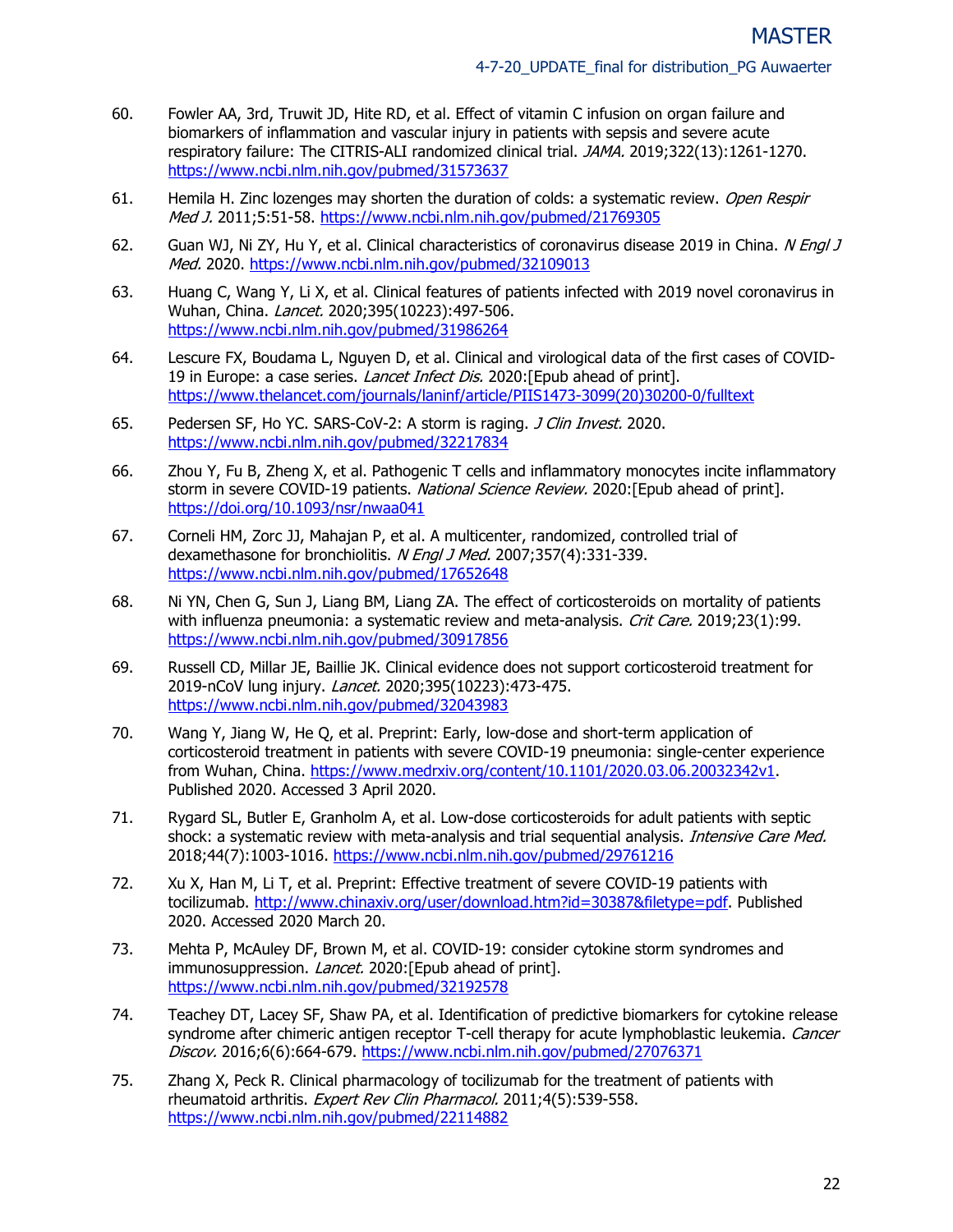- 76. Chen G, Wu D, Guo W, et al. Clinical and immunologic features in severe and moderate Coronavirus Disease 2019. *J Clin Invest*. 2020:[Epub ahead of print]. <https://www.ncbi.nlm.nih.gov/pubmed/32217835>
- 77. Davila ML, Riviere I, Wang X, et al. Efficacy and toxicity management of 19-28z CAR T cell therapy in B cell acute lymphoblastic leukemia. Sci Transl Med. 2014;6(224):224ra225. <https://www.ncbi.nlm.nih.gov/pubmed/24553386>
- 78. Giavridis T, van der Stegen SJC, Eyquem J, Hamieh M, Piersigilli A, Sadelain M. CAR T cellinduced cytokine release syndrome is mediated by macrophages and abated by IL-1 blockade. Nat Med. 2018;24(6):731-738.<https://www.ncbi.nlm.nih.gov/pubmed/29808005>
- 79. Norelli M, Camisa B, Barbiera G, et al. Monocyte-derived IL-1 and IL-6 are differentially required for cytokine-release syndrome and neurotoxicity due to CAR T cells. Nat Med. 2018;24(6):739-748.<https://www.ncbi.nlm.nih.gov/pubmed/29808007>
- 80. Sterner RM, Sakemura R, Cox MJ, et al. GM-CSF inhibition reduces cytokine release syndrome and neuroinflammation but enhances CAR-T cell function in xenografts. Blood. 2019;133(7):697-709.<https://www.ncbi.nlm.nih.gov/pubmed/30463995>
- 81. Ruan Q, Yang K, Wang W, Jiang L, Song J. Clinical predictors of mortality due to COVID-19 based on an analysis of data of 150 patients from Wuhan, China. *Intensive Care Med.* 2020:[Epub ahead of print].<https://www.ncbi.nlm.nih.gov/pubmed/32125452>
- 82. Hay KA, Hanafi LA, Li D, et al. Kinetics and biomarkers of severe cytokine release syndrome after CD19 chimeric antigen receptor-modified T-cell therapy. Blood. 2017;130(21):2295-2306. <https://www.ncbi.nlm.nih.gov/pubmed/28924019>
- 83. Gritti G, Raimondi F, Ripamonti D, et al. Preprint: Use of siltuximab in patients with COVID-19 pneumonia requiring ventilatory support. [https://www.medrxiv.org/content/medrxiv/early/2020/04/03/2020.04.01.20048561.full.pdf.](https://www.medrxiv.org/content/medrxiv/early/2020/04/03/2020.04.01.20048561.full.pdf) Published 2020. Accessed 2020 April 5.
- 84. FDA. Actemra (tocilizumab) injection, for intravenous use; injection, for subcutaneous use. [https://www.accessdata.fda.gov/drugsatfda\\_docs/label/2013/125276s092lbl.pdf.](https://www.accessdata.fda.gov/drugsatfda_docs/label/2013/125276s092lbl.pdf) Published 2013. Updated October. Accessed 2020 April 1.
- 85. Chen LF, Mo YQ, Jing J, Ma JD, Zheng DH, Dai L. Short-course tocilizumab increases risk of hepatitis B virus reactivation in patients with rheumatoid arthritis: a prospective clinical observation. *Int J Rheum Dis.* 2017;20(7):859-869. <https://www.ncbi.nlm.nih.gov/pubmed/28160426>
- 86. Lin CT, Huang WN, Hsieh CW, et al. Safety and effectiveness of tocilizumab in treating patients with rheumatoid arthritis - A three-year study in Taiwan. J Microbiol Immunol Infect. 2019;52(1):141-150.<https://www.ncbi.nlm.nih.gov/pubmed/28734675>
- 87. Ladel CH, Blum C, Dreher A, Reifenberg K, Kopf M, Kaufmann SH. Lethal tuberculosis in interleukin-6-deficient mutant mice. Infect Immun. 1997;65(11):4843-4849. <https://www.ncbi.nlm.nih.gov/pubmed/9353074>
- 88. Pawar A, Desai RJ, Solomon DH, et al. Risk of serious infections in tocilizumab versus other biologic drugs in patients with rheumatoid arthritis: a multidatabase cohort study. Ann Rheum Dis. 2019;78(4):456-464.<https://www.ncbi.nlm.nih.gov/pubmed/30679153>
- 89. Garraud O, Heshmati F, Pozzetto B, et al. Plasma therapy against infectious pathogens, as of yesterday, today and tomorrow. Transfus Clin Biol. 2016;23(1):39-44. <https://www.ncbi.nlm.nih.gov/pubmed/26775794>
- 90. Mair-Jenkins J, Saavedra-Campos M, Baillie JK, et al. The effectiveness of convalescent plasma and hyperimmune immunoglobulin for the treatment of severe acute respiratory infections of viral etiology: a systematic review and exploratory meta-analysis. *J Infect Dis.* 2015;211(1):80-90.<https://www.ncbi.nlm.nih.gov/pubmed/25030060>